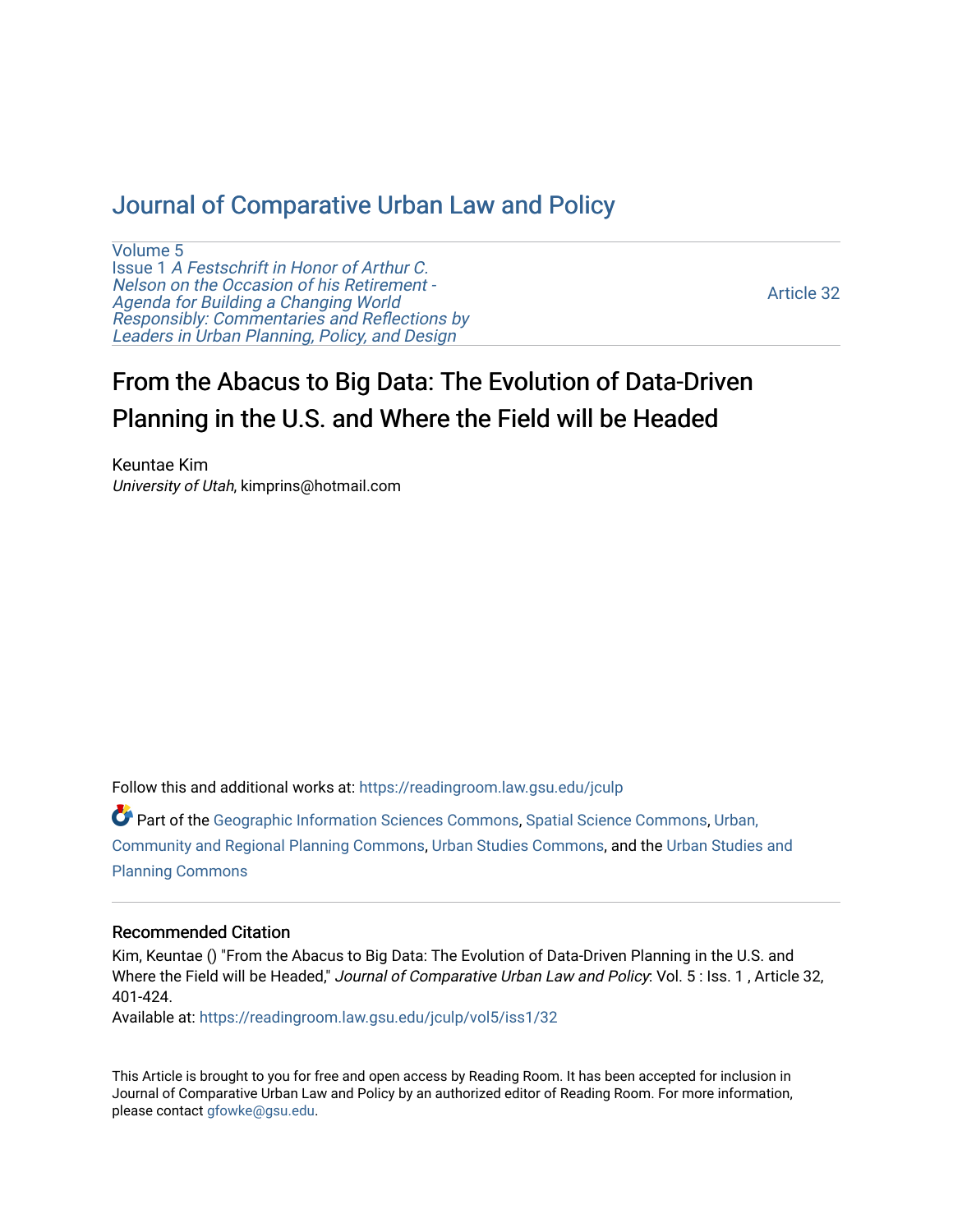# FROM THE ABACUS TO BIG DATA THE EVOLUTION OF DATA-DRIVEN PLANNING IN THE U.S. AND WHERE THE FIELD WILL BE HEADED

#### Keuntae Kim\*

#### **ABSTRACT**

The nature of planning involves a set of decision-making processes to fulfill people's needs and expectations of where they live, work, and play. Dealing with the nature of planning—complexity, uncertainty, and disagreement—requires specific tools to explore various aspects of the built environment as a whole. Various types of data have been extracted, transformed, and loaded to describe the past and current conditions of the built environment, and planners have developed and applied data-driven planning tools to explore the knowns and unknowns of the urban futures and transform them into a set of actions based on the goals with consensus. This article identifies the evolution of systematic ways of collecting data, setting up criteria, and analyzing them according to the contextual features of planning tools, focusing on where the field is headed for planning.

#### **INTRODUCTION**

Since the beginning of the twentieth century, urban planning professionals have developed many planning tools and systems to envision urban futures in a comprehensive, transparent, and effective way. Throughout planning history, the evolution of planning tools depends on data availability and technologies that help planners build models for planning issues and types of urban problems and solutions that planners like to seek (Silva and Wu, 2012; Klosterman 1997). Outcomes estimated from various analysis models have been frequently used as additional data for further modeling or analyses on other complex urban planning problems. Big data analytics, machine learning, and deep learning algorithms are adopted from computer science to urban planning, which now enables planners to apply these techniques to devise more comprehensive and accurate planning tools for predicting a range of possible urban futures, testing them, and selecting the most desirable planning alternatives as a comprehensive plan—that is, data-driven scenario planning. Ultimately, scenario planning outcomes drawn from scenario planning tools have played a major role in generating additional data for further analysis to reduce the complexity and uncertainty of urban futures.

<sup>\*</sup> Research assistant, Metropolitan Research Center, University of Utah. Doctoral degree awarded in 2021.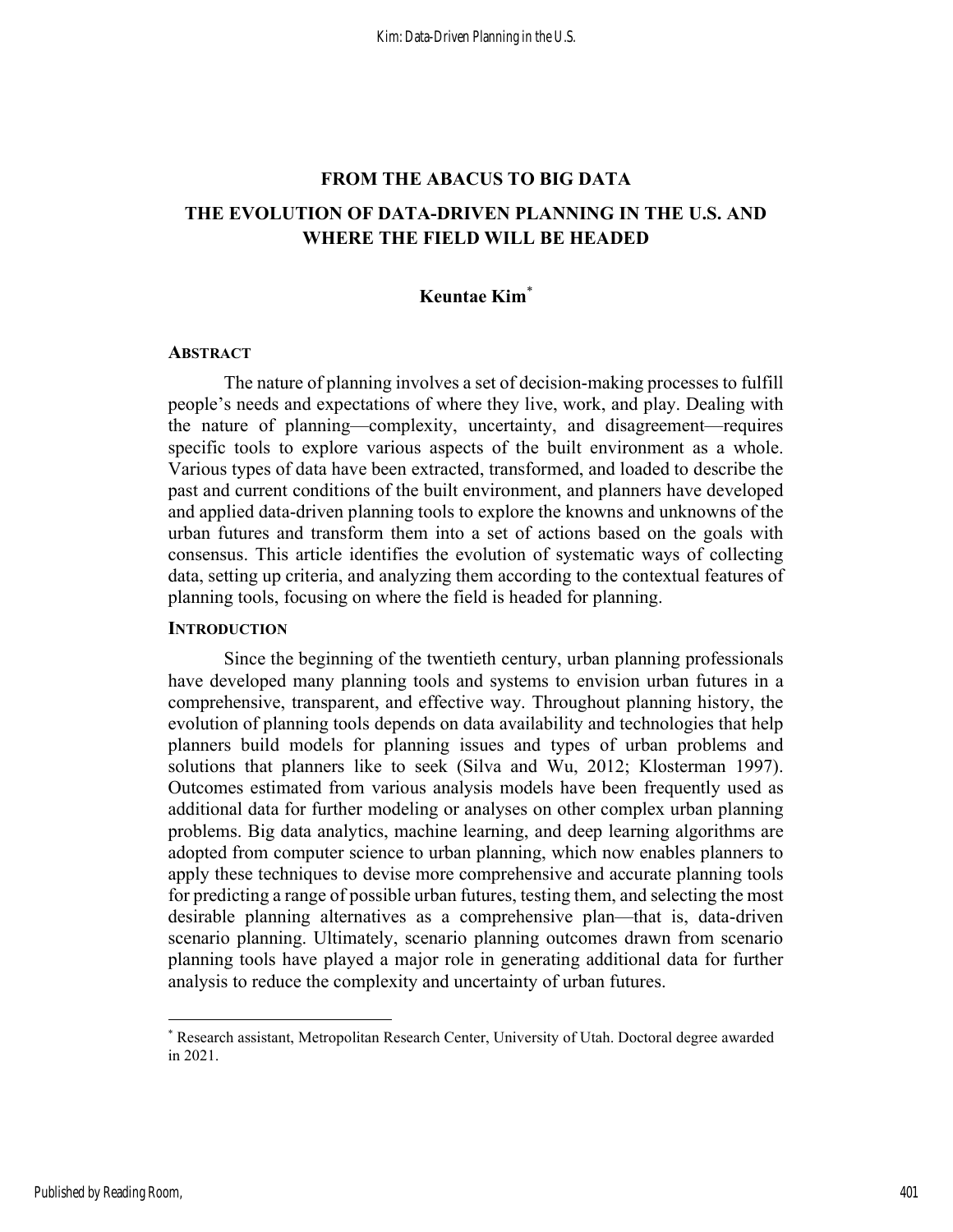This article aims to provide planners with some insights into how reasoning and methods of tools in planning have been evolved in terms of the development of data processing and information technology. Considering existing literature about the development of tools in planning, this paper will attempt to expand the historical overview of data-driven tools into the era of the emergence of modern planning at the beginning of the twentieth century. Also, this paper will try to integrate existing literature about tools in planning into one piece of the overarching overview of data-driven tools in planning. In planning literature about data-driven tools, studies suggest an overview of computer-aided planning tools based on the development of computer technology and geo-information systems, whereas some literature review studies explain the development of planning tools or models separate from advances in data processing (Klosterman, 1997; Harris, 1999; Harris and Batty, 1993; Klosterman, 1999b; Guhathakurta, 1999). There is still little research that attempts to explain an overarching review of the history of data-driven planning tool development (LeGates, Tate, and Kingston, 2009), but it does not mention if there were any development of data-driven tools or models when they were seriously attacked by planners or shift of paradigm of planning occurred against the evolution of these tools.

From these continuum perspectives, this paper overviews the evolution of data-driven planning tools according to the similar terms used by urban professionals over different periods to represent the concept and framework of datadriven tools in planning. This paper is structured as follows: after the introduction section, five distinct development phases and one shift identified in this study are explained in chronological order, and key terms that stand for data-driven planning processes are also mentioned in each section. Then, this paper explains gaps that occurred between development phases and summarizes how data-driven planning tools were evolved over these periods. Recent challenges of data-driven tools in planning—smart grid, smart city digital twin, digital divide, autonomous vehicle, the Internet of things (IoT), and contact tracing in the COVID-19 pandemic—are briefly covered by linking them with the current data-driven planning processes. The conclusion section summarizes all findings of this study.

#### PHASE ONE: EMERGENCE OF SCIENTIFIC PLANNING (1909 - 1950)

It is still controversial to define when modern data analysis tools or models in urban planning emerged, but the U.S. National Conference on City Planning held in 1909 was considered as the earliest time when modern data-driven planning tools or methods were first identified in the urban planning practices (LeGates et al. 2009). As a primitive form of data-driven planning tools, scientific planning was considered as a "formal" method, compared to the "picturesque" methodological approach found in the City Beautiful Movement (Nolen, 1909). In particular, Ford's assertion of scientific planning at the fifth U.S. National Conference on City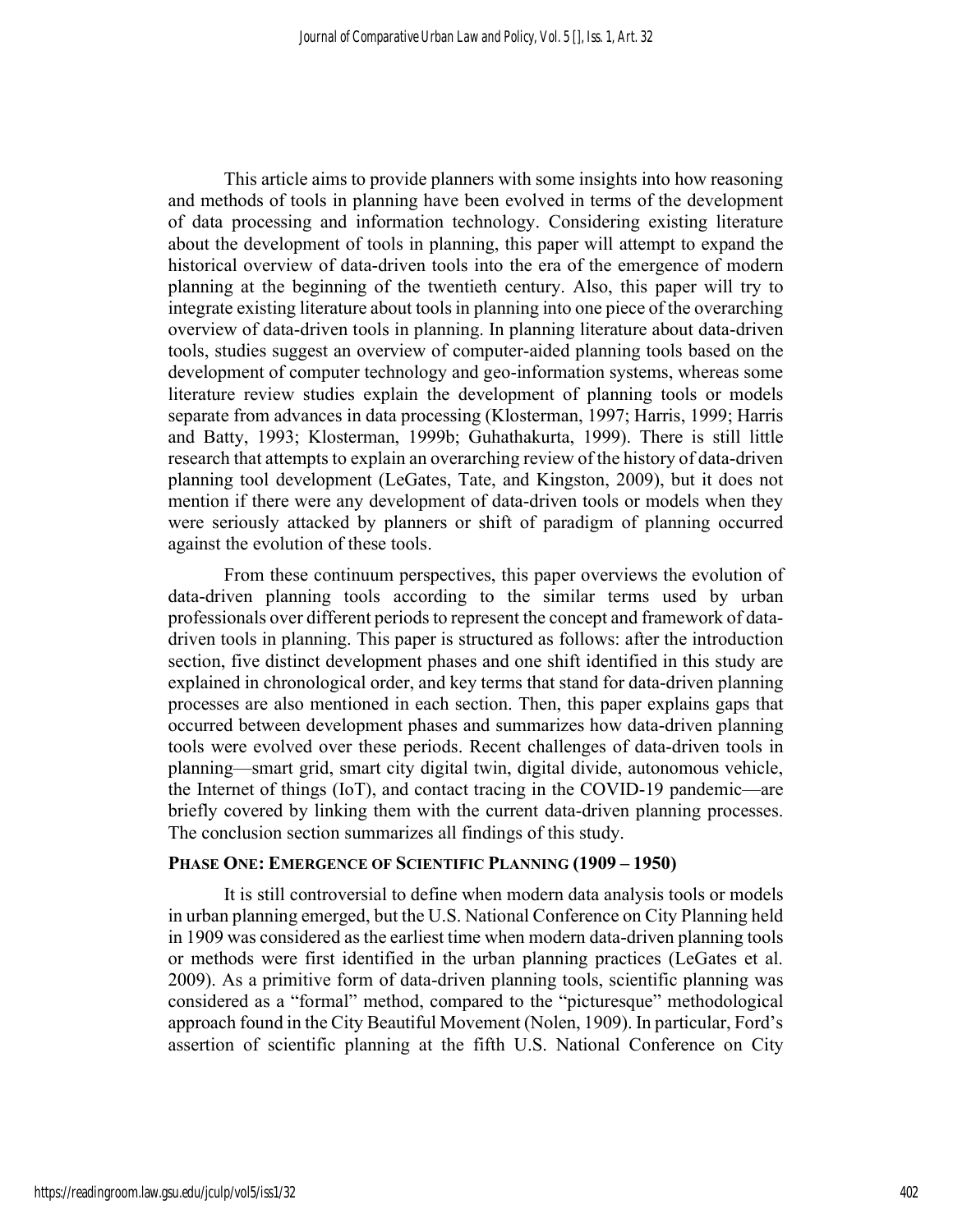Planning held in Boston mentions that, like other industries and engineering fields, urban problems such as convenience, health, and efficacy can be addressed as scientific subjects (Ford, 1913). Urban planners in this period considered a city as a big laboratory full of complexity. Scientific planning during this phase aimed at remodeling cities to reduce currently bad conditions of cities and transform them into the ideal condition through "experimental design, hypothesis testing, and the interpretation of data for exploring, predicting, and controlling empirical phenomena in a rational manner (Nolen, 1909; Kim, 2013)."

Dominated as a primary urban planning approach between the late 1910s and the 1950s, scientific planning regarded city planning as what Ford (1913) called "as definite a science as pure engineering." Most efforts of scientific planners were oriented toward setting up an experiment and collecting data suitable for it. Simple observation and surveys with a quantifiable questionnaire were mostly used to build up a dataset suitable for quantitative analysis. Data collected through these methodologies had descriptive features that represented simple and structured information within a larger picture of the urban conditions—for example, population, street, buildings, water supply, housing, etc. To avoid data collection biases, data built during this period were concentrated on gathering physical dimensions of the built environment. During this period, a key issue of data management was to accumulate data in the urban planning system and think about how to turn them into knowledge useful for analysis of the existing urban conditions (Forsyth, 2012).

Nevertheless, structured racism during this period affected data collection and analysis for planning experiments, and analysis results were used to strengthen inequality in urban development patterns. For instance, the 1930 and 1940 decennial Census data of population and housing were collected through "mailedbased" survey, and lack of survey literacy among Black and other immigrant populations led to biased data collection even if the overall socioeconomic inequality and population turnovers could be identified from the Census data, which were used to differentiate neighborhoods by race, ethnic, and class (Turner 1954; Green 2015; Margo 1986; Connor & Storper 2020). The federal government's Home Owners' Loan Corporation (HOLC) maps of redlined neighborhoods made data quality biased and unreliable for planning. Lack of data management and analysis techniques and exploratory data analysis using simple aggregation of data at the larger spatial scale did not work very well in estimating the future growth or development during this period.

Although scientific planning was the first structured attempt to accumulate data as a stock within an urban system, it was not effective in establishing a set of processes or models that can explain the urban conditions or phenomena as a whole. In the scientific planning approach, planners set up an experiment with many other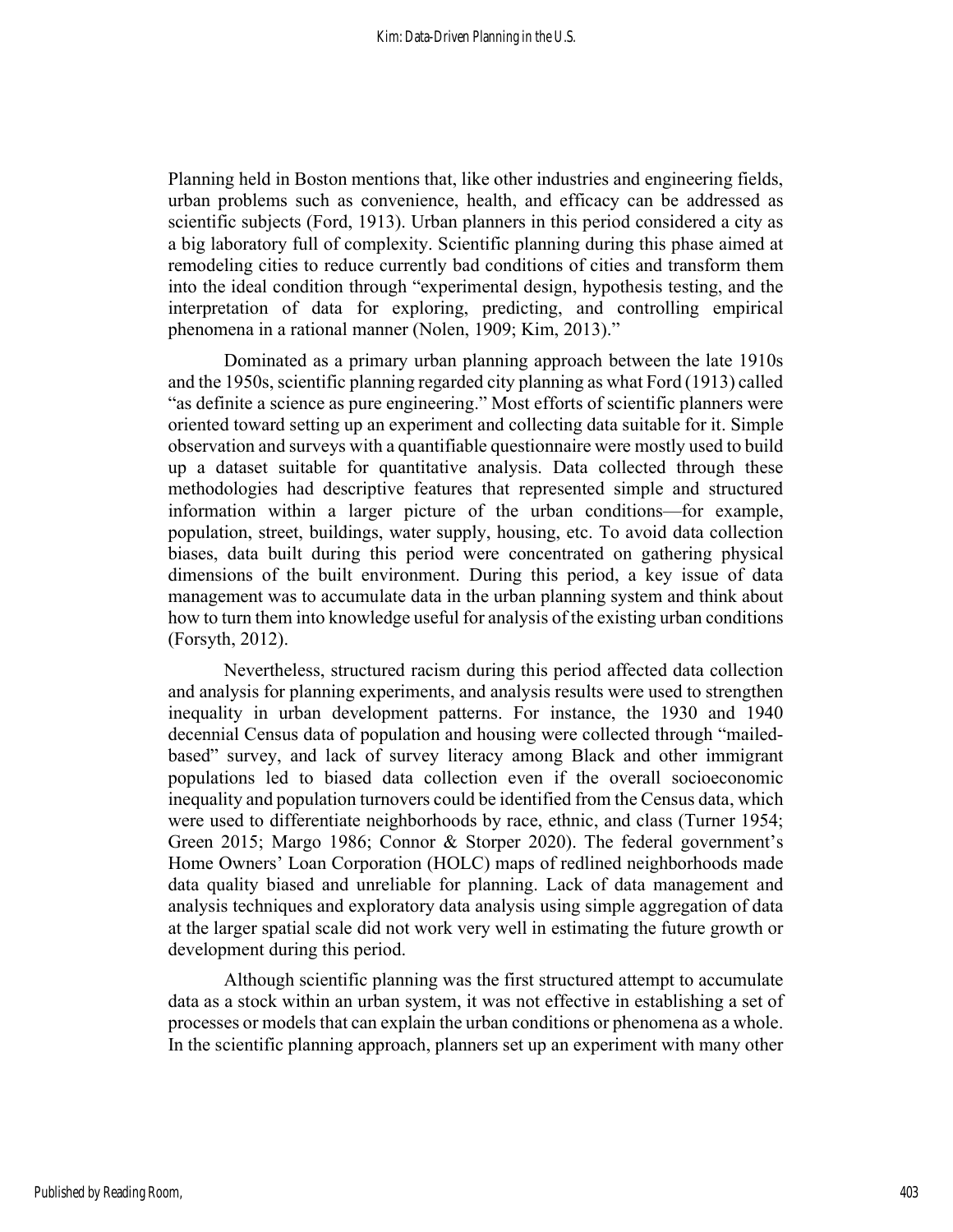influential factors controlled through assumptions or rules based on their intuition or some similar planning cases they are familiar with. Scientific planning uses univariate or bivariate descriptive analyses to produce outcomes through one or a few mathematical equations. These outputs can be used only to find one answer to one simple and structured urban planning problem. Data in scientific planning were not accessible and shared only by planning elites (Nolen, 1909; Ford, 1913; Forsyth, 2012; LeGates, Tate, and Kingston, 2009).

In this phase, federal-level workforce housing and community reform projects were typical examples of applying scientific planning approaches to planning (Fairfield, 1994; Sagasti, 1973; Topalov, 1990). To provide housing units for veterans returning to the U.S. after World War I, the U.S. federal government applied the scientific planning process to building suburban residential development projects. These suburban residential projects were considered a set of "model villages or communities based on working-class status." Different types of housing units were provided to workers based on their skills and position in the industrial mass production process (Topalov, 1990). Data used in the projects were physical dimensions of different types of housing units and layouts of communities, and planners believed that model villages or communities could achieve both economic efficacy and social efficacy through the aggregation of these physical dimensions and universal standards of housing units. In scientific planning, layouts of communities and villages were simply an aggregation of different types of housing units. A key mathematical equation for analysis was based on the 'supply and demand' or 'capacity models' from economics and pure engineering fields (Topalov, 1990; Fairfield, 1994; Sagasti, 1973).

#### PHASE TWO: URBAN MODELS AS DATA-DRIVEN AND SYSTEMATIC TOOLS (1950 – 1973)

As additional data were available, it became evident that simple univariate and bivariate data analysis could not address complex urban problems and explain interactions among various aspects of the built environment as a whole. Particularly, as planners began to recognize "planning as applied science" that put more emphasis on consultant approaches to considering more commercial and readymade solutions, more systematic approaches to analyzing what urban problems were needed to address for more efficient land use development in the future (Madanipour, 2010; Klosterman, 1997). Also, outputs of scientific planning analyses were drawn based on the ideal, utopian basis and far from the reality and planning practice.

To fill this gap between ideal planning experiments and planning practices, planners began to think about developing "systematic and interactive approaches" to finding more comprehensive solutions to urban problems—that is, urban models. Urban models are defined as tools that allow both planners to understand "the basic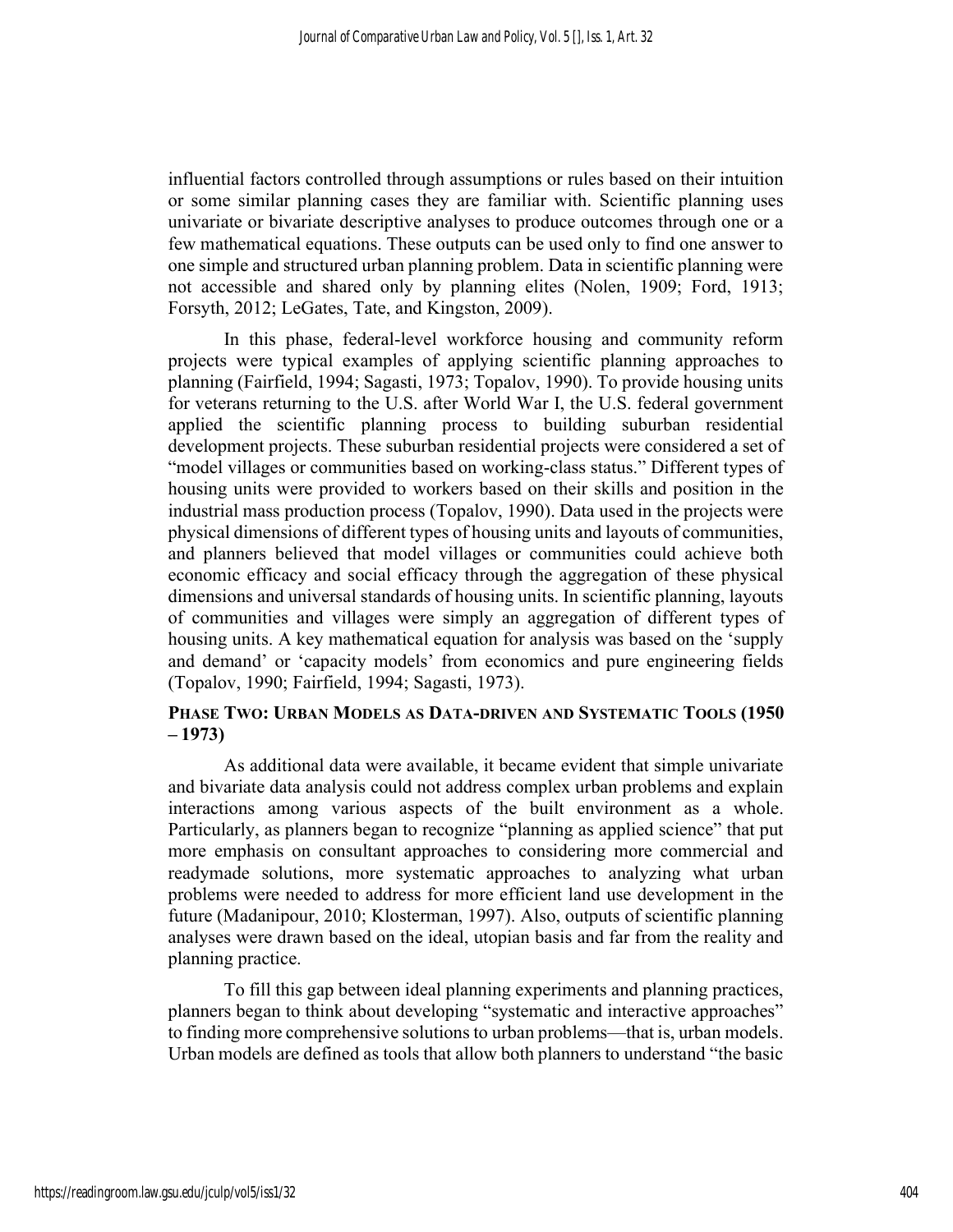activities of urban areas as a major part of the scenario (Pack, 1975)." In this phase, more datasets and knowledge of data processing and management contributed to analyzing one planning phenomenon in urban areas that is more hierarchical than one fragmented and specific problem-solving process in scientific planning. Planners were able to examine possible impacts of one planning phenomenon on the future urban growth and development, allowing planners to conduct the comprehensive land-use analysis through large-scale urban models (Lee, 1994). Also, in academia, planning professors and students studied the potentials of urban models as tools to comprehend relationships among existing aggregated datasets and analyze more hierarchical and complicated urban problems—especially landuse planning from various perspectives—through a set of mathematical forms used for urban models (Lee, 1994; Klosterman, 1994).

While having faith in quantitative analysis and experiments in the former period, planners used a computer or a handheld scientific calculator to model a wide range of the spatial scopes in the built environment—from a Census block to metropolitan areas or regions. Also, more data can be recorded and accumulated in a digitalized way, and the functionality of urban models was greatly improved through the embodiment of sets of mathematical equations that represented several physical and economic aspects of an urban system (Batty, 1994; Guhathakurta, 1999). Therefore, in this period, urban models mean a large-scale model aided by personalized digital instruments that enabled planners to shift their paradigm from "planning as the art" in the late nineteenth century to "planning as pure and applied science" with strong confidence (LeGates, Tate, and Kingston, 2009; Klosterman, 1997; Forsyth, 2012; Batty, 1994; Harris and Batty, 1993).

Data collection and management in urban models over this period were generally focused on analyzing existing land use patterns and transportation volume in metropolitan areas to predict the future land use and transportation impact through urban models (Harris, 1965; Webber, 1959; Vorhees, 1959; Blumfeld, 1959; Hansen, 1959). For example, through analysis of the future land use patterns and transportation in the Chicago metropolitan area, Hamburg and Creighton (1959) developed an urban model of the future land use pattern through analyses of population and worker changes by distance from the central business district (CBD) area.

As with scientific planning in the former period, urban models have similar limitations. First, data collected and used to analyze land use and transportation were still concentrated on descriptive and scientific dimensions of the physical environment. During this period, advances in computer technology contributed to accumulating a large number of datasets for land use, transportation, housing, streets, water, and so on. Nevertheless, the lack of information and knowledge about linking unscientific values with scientific ones made the functionality of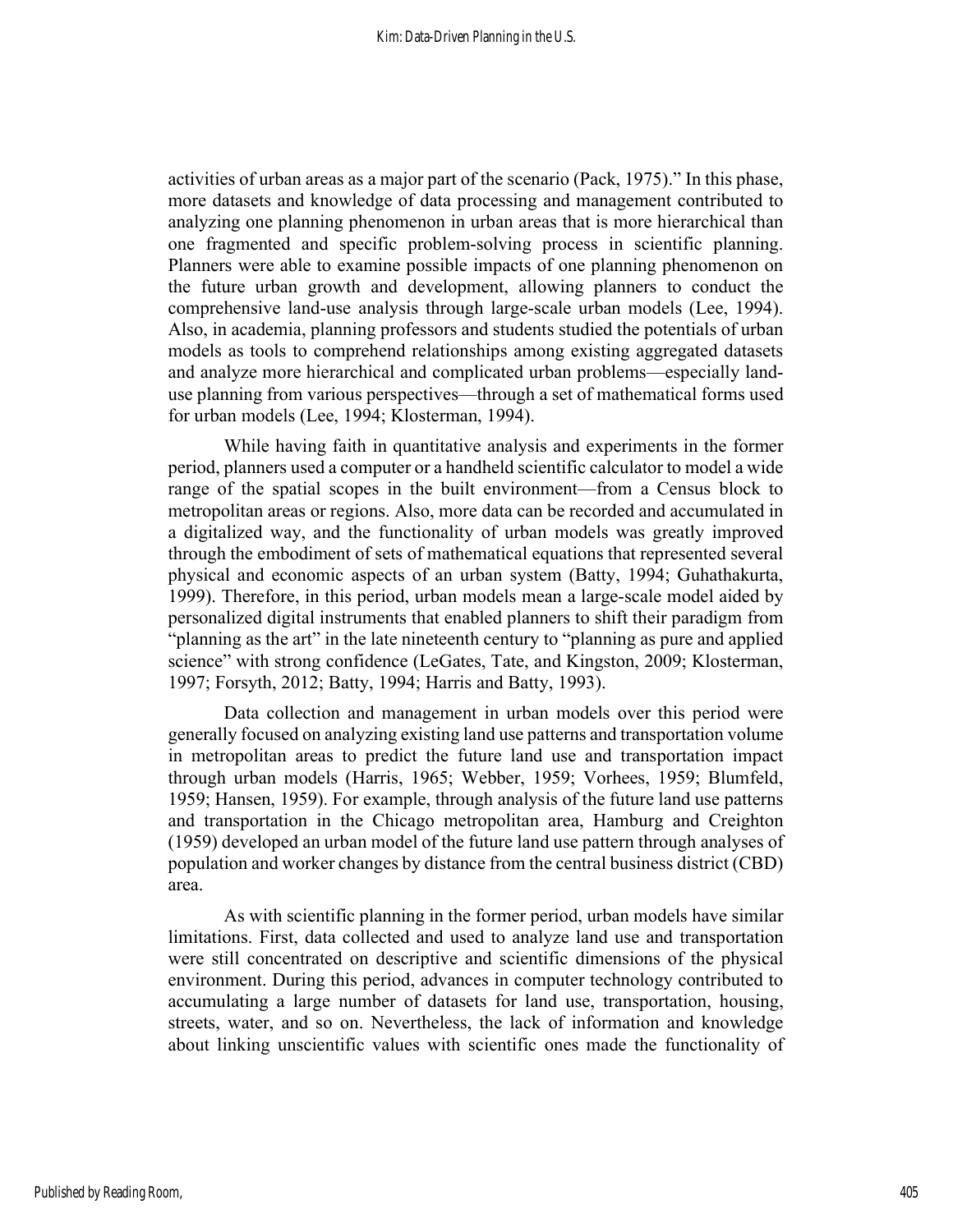urban models incomplete. Second, the basic hypotheses of urban models still stick to the ideal and utopian growth of future urban development. Finally, despite computer technology, integrating many different variables into one single model to produce more comprehensive outcomes remains a key issue. These limitations led to critiques of urban models done by Douglas B. Lee in 1973, which will be covered in the next section.

#### THE FIRST SHIFT: CRITIQUES OF LARGE-SCALE URBAN MODELS AND MATURING DATA-DRIVEN TOOLS AND PROCESSES (1973 – 1980S)

Existing literature on critiques of large-scale urban models in the 1950s and the 1960s suggest that Lee's article "Requiem for Large-scale Models" in 1973 contributed to reconsidering performance and even usefulness of data-driven tools in planning by summarizing seven "sins" of urban models in that article (Klosterman, 1994; Batty, 1994; Guhathakurta, 1999; Forsyth, 2012). Also, the "four rough guidelines for the modeling movement" suggested by Lee contributed to proving former large-scale urban models and their outputs invalid in actual planning practices and theories. Following this harsh attack, data management and processing for developing urban models and analyzing urban problems in a scientific way seemed to disappear in urban planning. In fact, during the 1970s, there were no ways to prove his assertions of urban models incorrect by developing more innovative models due to the limited capacity of data processing and management and computer technology.

On the other hand, his arguments of urban models also played a role in rethinking about maturing data-driven planning tools toward a constructive way. While criticizing Lee's assertions, Harris (1994) argues that advances in computer and data management technologies and statistical analytic methods such as nonlinear equations, regression analysis, and equilibrium formula can make datadriven planning tools reflect the real-world urban conditions and phenomena within models. Also, two years after Lee's article, Pack (1975) conducted a wide range of a mail survey to about 1,500 planning agencies and found that one-third of them were still using urban models to make decisions about specific planning issues such as future land use and transportation pattern changes. Also, in planning practice, the extent of using urban models was expanding across various spatial levels. Planning agencies thought that through consultation with private companies, urban models had the potential to produce better outcomes and modeling processes in the future (Pack, 1975).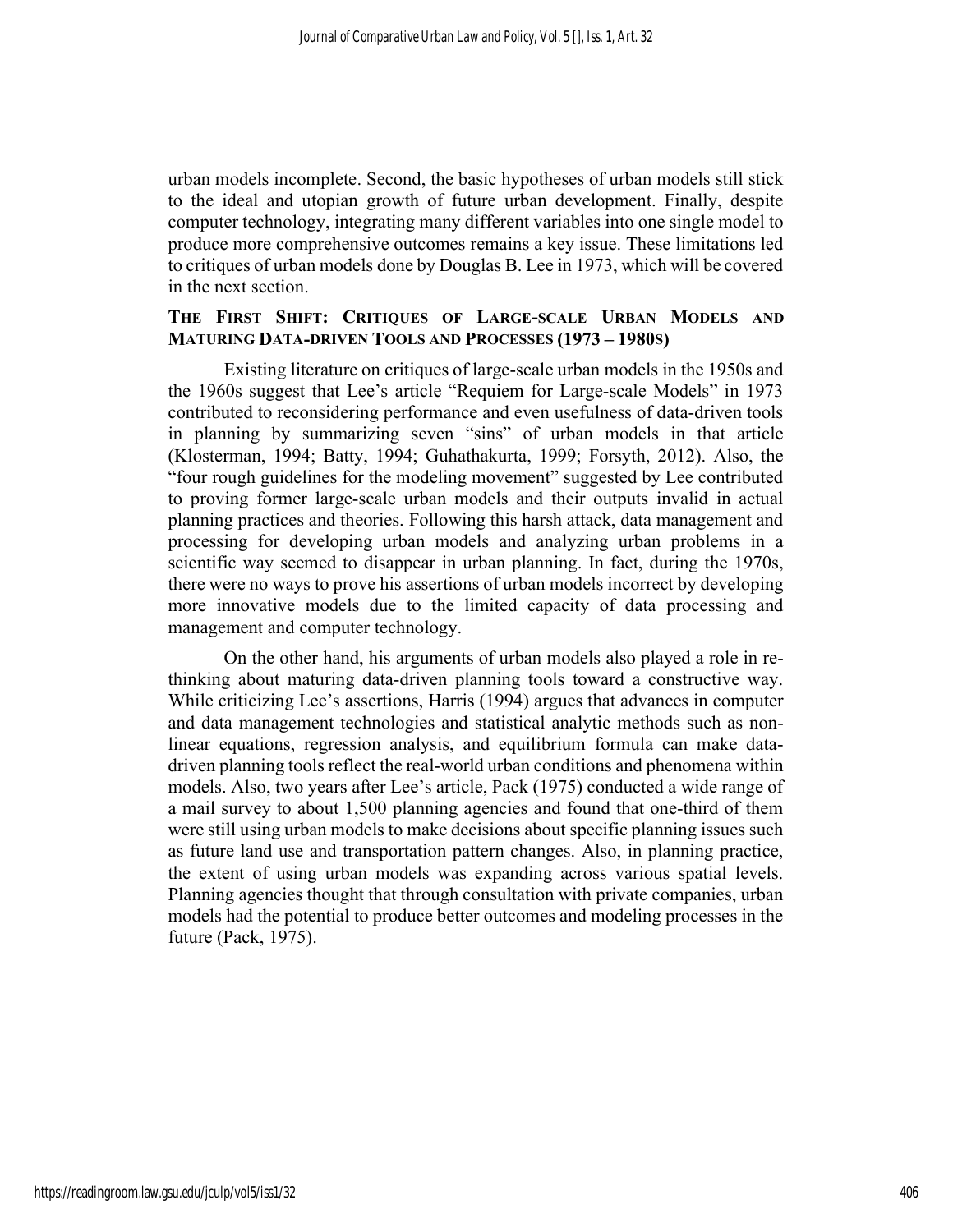#### PHASE THREE: REVISITING DATA-DRIVEN TOOLS—DECISION SUPPORT SYSTEMS (LATE 1970S – EARLY 1990S)

After recognizing Lee's harsh realities about data-driven planning tools, advances in microcomputer technology in the late 1970s and the early 1980s greatly affected the development of data-driven tools in urban planning and provided planners with another opportunity to reconsider the development of data-driven tools in planning. Using microcomputers (i.e., Atari, Apple, IBM, HP, etc.) greatly increased individual ability to process a large amount of data for modeling the physical environment of a city and helped planners organize them at various spatial levels and planning conditions. Also, the spread of microcomputers enabled planners to share data. Finally, knowledge and skills for data building and management became one of the academic fields called informatics.

Along with the emergence of informatics as a new academic research field, the concept and term decision support system (DSS) emerged in the late 1970s and the early 1980s (Sprague, 1980; Bonczek, Holsapple, and Whinston, 1979; Klosterman and Landis, 1988). Considering a broad and technical definition, a decision support system means computerized and non-computerized tools that help system users make decisions for various problems. In urban planning, the concept and framework of decision support systems were first shown in planning journals and relevant academic field journals in the late 1970s and the early 1980s (Bonczek, Holsapple, and Whinston, 1979; Han and Kim, 1989; Klosterman, 1992; Harris, 1989; Klosterman and Landis, 1988). In a narrow definition, decision support systems can be defined as computer software with a set of analytic models inside the systems that allow planners to make decisions for various planning issues such as environmental analysis, land use planning decisions, location models for buildings and activities, development control, and so on (Klosterman, 1992). Also, some literature mentions that DSS is "a distinctive type of urban information system. (Han and Kim, 1989)."

To overcome the limits of former urban models raised by Lee (1973), the framework and principles of decision support systems are designed to find out solutions to poorly structured urban problems, such as estimating impacts of landuse changes on future urban growth (Han and Kim, 1989; Sprague, 1980). Also, decision support systems are designed and operated based on a set of "decision models," and these models produce outputs using relevant datasets to support decision-making. The user interface within the DSS system helps planners transfer datasets from various sources to decision models as raw data. While maintaining the qualitative analysis process of interpreting the results and developing implementation plans, the interaction between the DSS system and data played a major role in thinking of the data processing process as a more rational, scientific,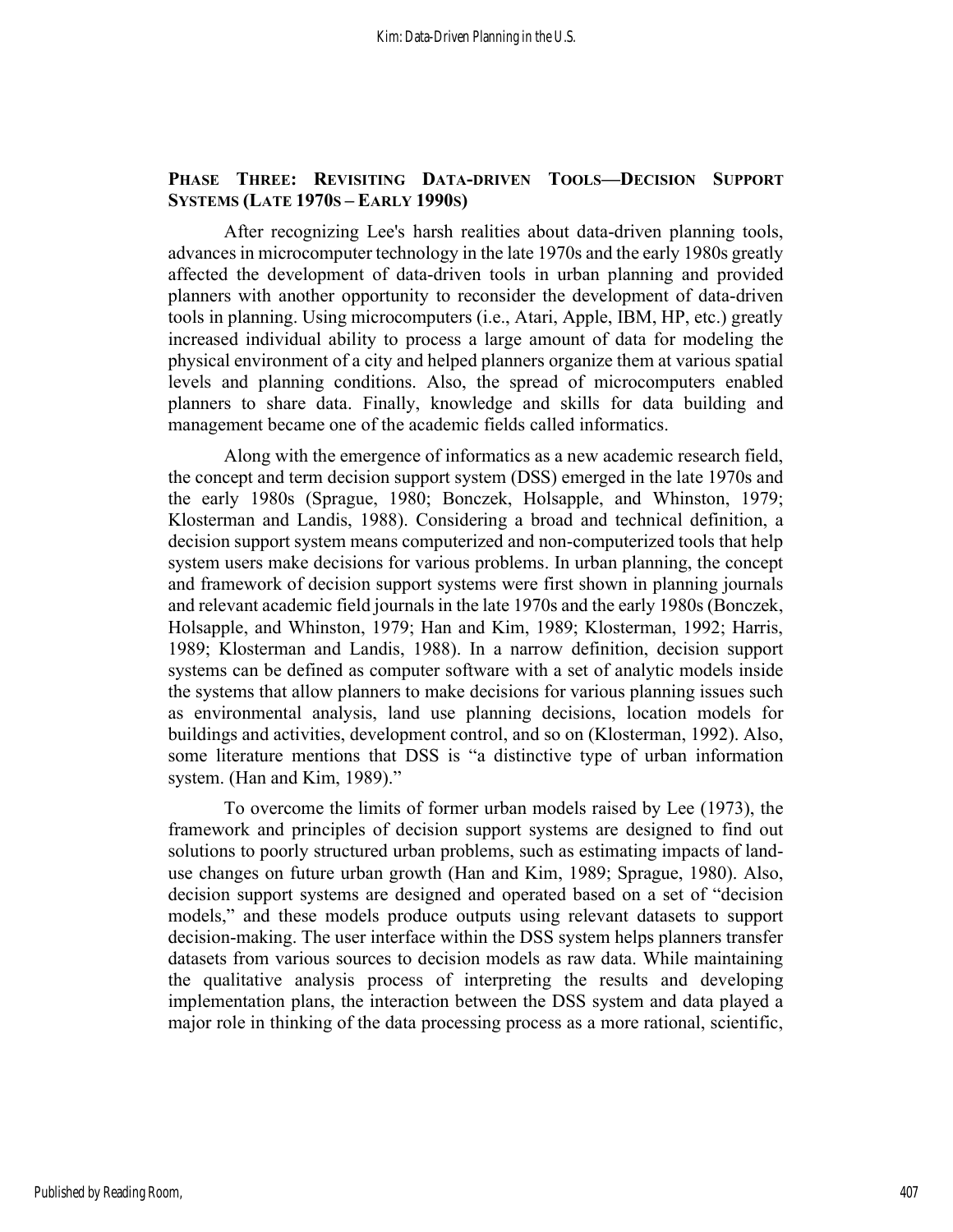and iterative process than the processes of urban models and scientific planning (Han and Kim, 1989).

Most of the planning literature during this period mention that the development of Geographic Information Systems (GIS) and geo-information databases contributed to creating more integrated modeling of the built environment (Rubenstein-Montano, 2000; Klosterman, 1992 and 1997; Han and Kim, 1989; Guhathakruta, 1999; Adler, 1987; Batty, 1988; Harris, 1989). From the data management perspective, DSS allowed planners to create thematic maps representing outcomes of DSS by combining databases with geo-information, which includes geometry information such as streets dimensions, lot areas, slope, and so on. In terms of data processing, the diversity of datasets contributed to making outputs of DSS close to reality and reducing the uncertainty of the plan proposals developed by DSS. Some literature defines DSS systems integrated with spatial information as Spatial Decision Support System (Geertman and Stillwell, 2004; Han and Kim, 1989; Klosterman 1994 and 1997).

The spread and use of DSS tools over this period contributed to making data-driven planning tools remain feasible. Nevertheless, in terms of data management and processing, some planning literature mentions that several limits exist in the DSS. First, most DSS software and tools are generally designed to find short-term decision-making or solutions to complex spatial problems (Geertman and Stillwell, 2004; Clarke, 1990). When DSS tools integrated GIS, they were able to analyze impacts of future urban changes in a more comprehensive and accurate way, but lack of "sufficient support to the development of long-term plans and objectives" made DSS tools less plausible for creating long-term alternatives (Harris, 1989). Second, even if geo-information datasets allowed planners to use them as additional datasets for accurate analysis and future estimation, most data used in DSS represent the physical properties of the built environment. This means that DSS did not include any models for unscientific values. Finally, concerning the first limitation, DSS software and tools were not effective in producing longterm alternatives as a whole. In particular, the last limitation of DSS software led to the development of the planning support system (PSS), which is covered in the next section.

#### PHASE FOUR: COMBINING GEOINFORMATION DATA WITH PLANNING TOOLS – PLANNING SUPPORT SYSTEM (1990S)

The concept of Planning Support System (PSS) first emerged in the late 1980s (Harris, 1989). As for the emergence of PSS, two contextual and one external reason can be identified: first, PSS was developed "in response to planners' fascination of GIS (Klosterman, 1999)." Second, as a new type of data-driven planning tools deviated from DSS, there were strong demand and movement among planners that more visualized and integrated planning support tools would be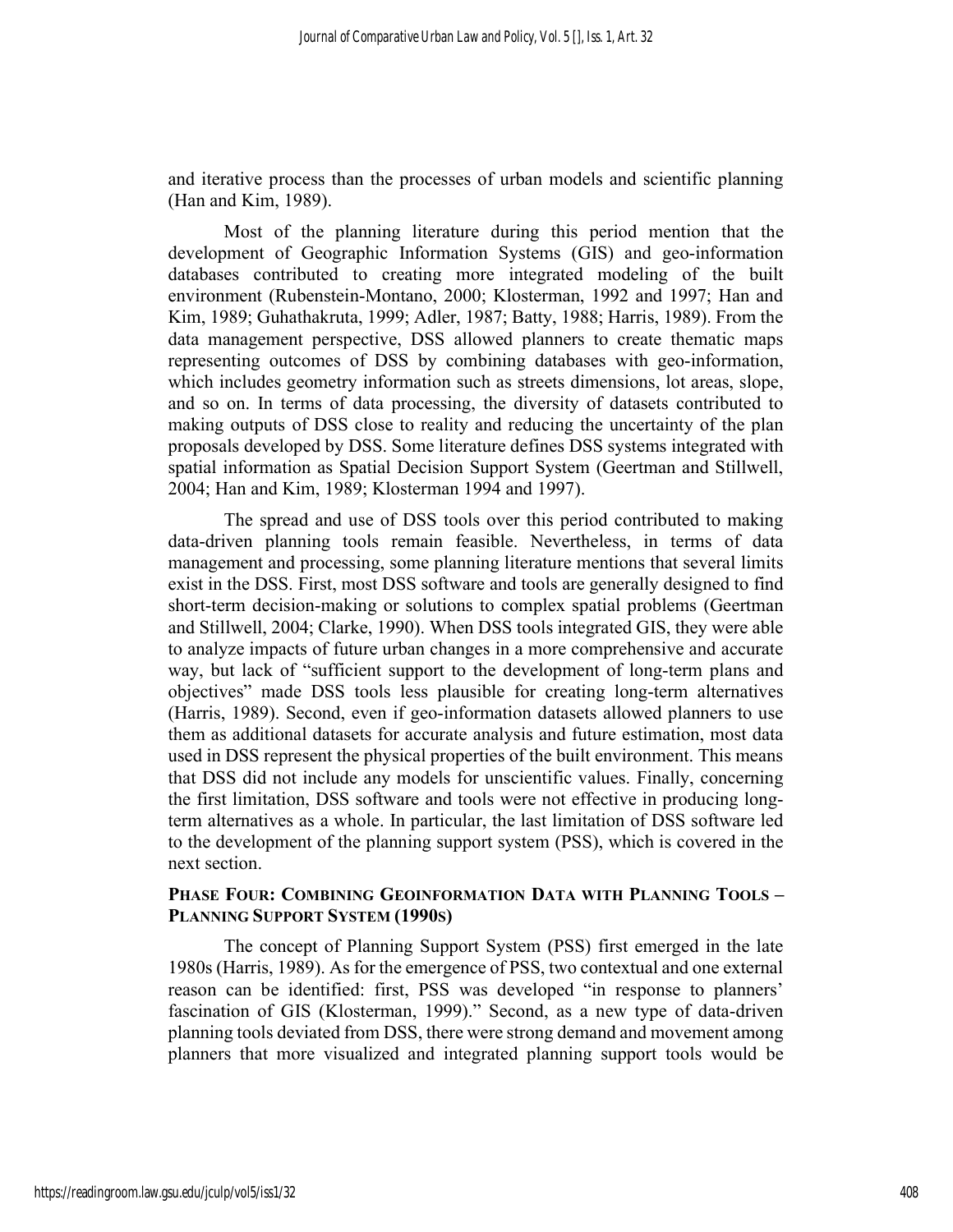required to meet diverse needs and evaluate alternatives based on multiple criteria. Third, due to the prevalence of personal computers among planners and citizens, new roles of planners such as setting up rules, explaining the urban conditions to people, analyzing the impacts of the future urban changes, and making plans were needed (Harris, 1989).

In terms of the system structure, PSS has a lot in common with DSS or SDSS. It contains a set of models for estimating future impacts of alternatives. It creates and uses databases from various sources and spatial information from GIS, such as a map shapefile with physical properties of polygons. However, the main difference between DSS (or spatial decision support systems, SDSS) and PSS is that the latter puts more emphasis on producing long-term outputs in a highly visualized way and integrating outputs of planning elements such as land use and transportation together to get a more comprehensive and accurate result than the former (Harris, 1989; Geertman and Stillwell, 2004). Particularly, unlike DSS or SDSS, PSS is more focused on providing functions that can automatically estimate optimized planning alternatives through planning support models inside the system (Harris, 1989). These characteristics of PSS show that its technical approach to data management and processing is more intuitive than DSS and based on what planners prefer to evaluate alternatives.

In terms of the structural framework, PSS takes a more systematic approach, configuring models based on several general components. Hopkins (1999) explains that PSS is operated through a series of abstract elements rather than actual system elements—such as actors, activities, flows, facilities, regulations, etc. These elements can be grouped into three main components: the "objects" that determine urban development patterns and operate the tool for analysis; the "interface views" that allow planners to observe alternatives they create at various levels of "abstraction and completeness;" and "task and tools" that includes producing options, estimating the performance of each alternative, evaluating performance and validity of PSS tools, and communicative and collaborative planning process while operating a PSS tool.

Although planners devised and operated many PSS tools (such as TRANUS, SPARTACUS, METROPILUS, and so on) during this period, what is significant in PSS at that time was that it provided both theoretical and practical frameworks of how to make planning options generated from the tools more comprehensive and accurate according to goals and assumptions. As Harris (1994) pointed out, the emergence of PSS returned to large-scale urban models that Lee (1973) criticized.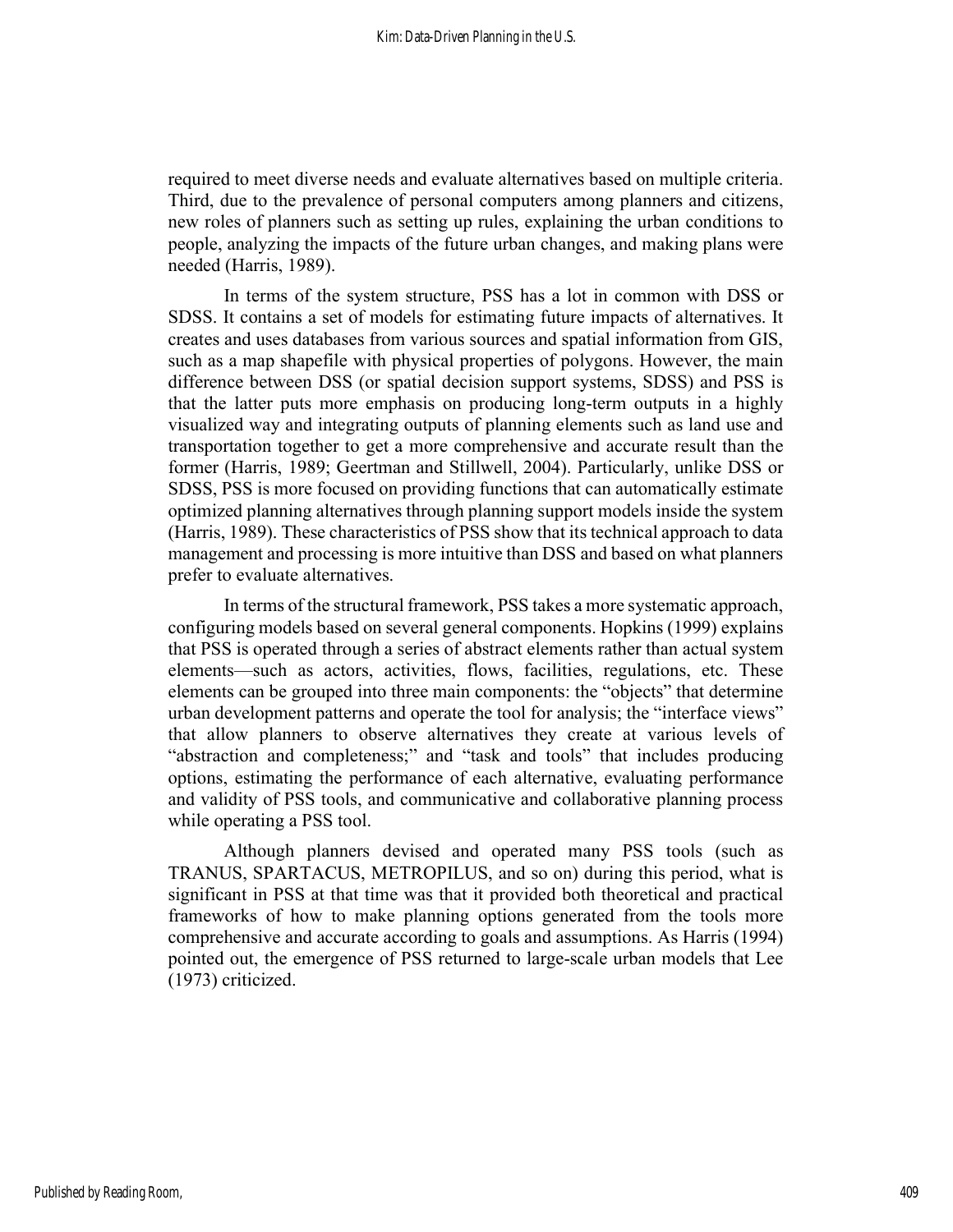#### PHASE FIVE: ENVISIONING THE FUTURE - SCENARIO PLANNING AND GEODESIGN (2000S – PRESENT)

This paper attempts to explain the terms scenario planning and GeoDesign in the same section because they both are emerging concepts and because tools are not yet widely shared among planners or do not exist. As a planning support system, the concept of scenario planning was first used by urban planners in the late 1990s and the early 2000s. Adopted from other academic fields such as business management and military, scenario planning in urban planning can be defined as a concept or tools that produce options through a combination of relevant resources and select the most feasible one to achieve the desired goals. As a single term, existing literature on scenario planning summarizes the characteristics of scenario planning. First, it is a "strategic" method to make flexible and predictable long-term plans. Second, it can make plans more "testable" at present through a set of evidence and values. Third, many quantifiable data and personal experiences or background of their ideal urban futures can serve as evidence and values in urban planning. Fourth, through scenario planning systems or tools, highly visual, descriptive, evaluative, prescriptive outcomes are shared with various planning parties and individuals.

During this period, adopting the concept and framework of scenario planning to the urban planning field and developing its tools are closely related to the development of indices and values in urban sociology and the potential of urban planning as disciplinary convergence in academia (Guhathakruta, 1999). Urban sociology emerged as one of the urban planning research fields in the 1960s, but due to its qualitative characteristics, it was not easy to develop some indices or values representing specific aspects of social phenomena. However, as planning research methods developed over time, planners produced some quantifiable social indices from the mid-1980s. Also, from the 1990s, planning literature about identifying a relationship between physical dimensions and non-physical variables (such as variables and data from public health) and developing integrated models were published in planning journals to estimate more comprehensive and accurate results of the future impacts of possible urban changes.

The main difference between scenario planning and former support systems (DSS and PSS) is that outputs generated from scenario planning tools can represent one comprehensive plan with a story behind it. This means that once planners collect data and input them, the performance of each scenario can be automatically calculated based on sets of models inside the system. The data management and processing in scenario planning tools are made through interaction between input data and outcomes, showing various impacts of each scenario (Brail and Klosterman, 2001; Brail, 2008). In scenario planning, data and information are not necessarily from statistical data resources developed by planners or organizations.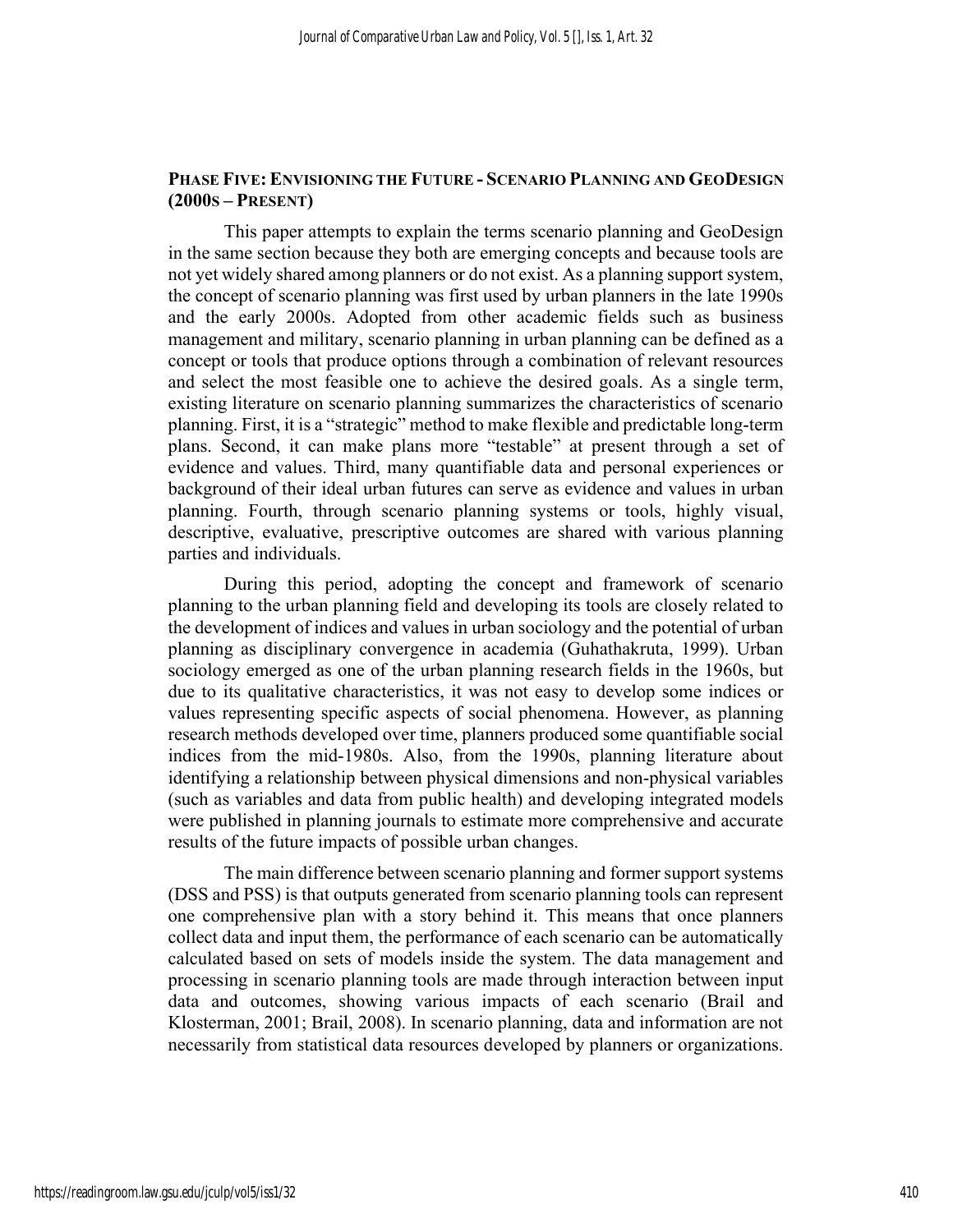Scenario planning contains many assumptions that users need to create, and these input data can be generated through collaboration among users and observation of the current physical, environmental, economic, and even cultural conditions. Unlike former supporting systems, the presence of these scenario planning assumptions supports participatory planning and allows people to discuss what they expect to see in the future within the system framework. Through these data processing, personal background, knowledge, experience, and information can be used to prove the validity of their needs and goals (Schwartz, 1991; Ringland, 1998; Schoemaker, 1995; Ogilvy and Schwartz, 1998; Krizek and Forsyth, 2009).

Currently, there are four leading scenario planning tools in the U.S., and most of them (except for CommunityVIZ) are open-source scenario planning tools so that anyone can get the software and use them (Holway, Gabbe, Hebbert, Lally, Mathews, and Quay, 2012; Condon, Cavens, and Miller, 2009). Condon, Cavens, and Miller (2009) argue that characteristics of scenario planning tools can be identified based on six categories—scope, methodology, scale, and support for policymaking. In terms of scope, how many sectors scenario planning tools can use to construct and measure the future scenarios is critical. Some scenario planning tools currently used in the U.S. deal with only one sector to provide important quantitative baseline information on the specific aspect of the future scenarios. Leading scenario planning tools identified in this study all have multi-sector scope. In terms of methodology, scenario planning tools can be organized according to many approaches: spatial/non-spatial, top-down/bottom-up, simulation/end-state, and observation-based/process-based. Scale suggests at which geographic scales they can be operated and used. Finally, support for policymaking means to what extent of policy cycle model—five stages of decision-making process such as information gathering, interpretation, collaborative design, and policy formulation, implementation, and monitoring and evaluation—scenario planning tools can be covered. Through case studies of applications of three selected scenario tools in their planning projects—INDEX, Envision Tomorrow, and A Development Pattern Approach (DPA), the authors argued that future scenario planning tools should be evolved towards providing three-dimensional, multi-scale, policy-supportive, and iterative predictive models embedded within one integrated planning support system in an accessible and affordable way for all people affected by various predicted scenario planning outcomes (Condon, Cavens, and Miller 2009).

More recently, since 2010, the term GeoDesign is emerging among planners and geographic professionals. The concept and framework of GeoDesign were first officially introduced at the 2010 GeoDesign Summit. As the term represents, the basic concept of GeoDesign aims to integrate geo-information analysis and the design process. Therefore, as with planning support systems and scenario planning tools, the system structure of GeoDesign consists of databases from various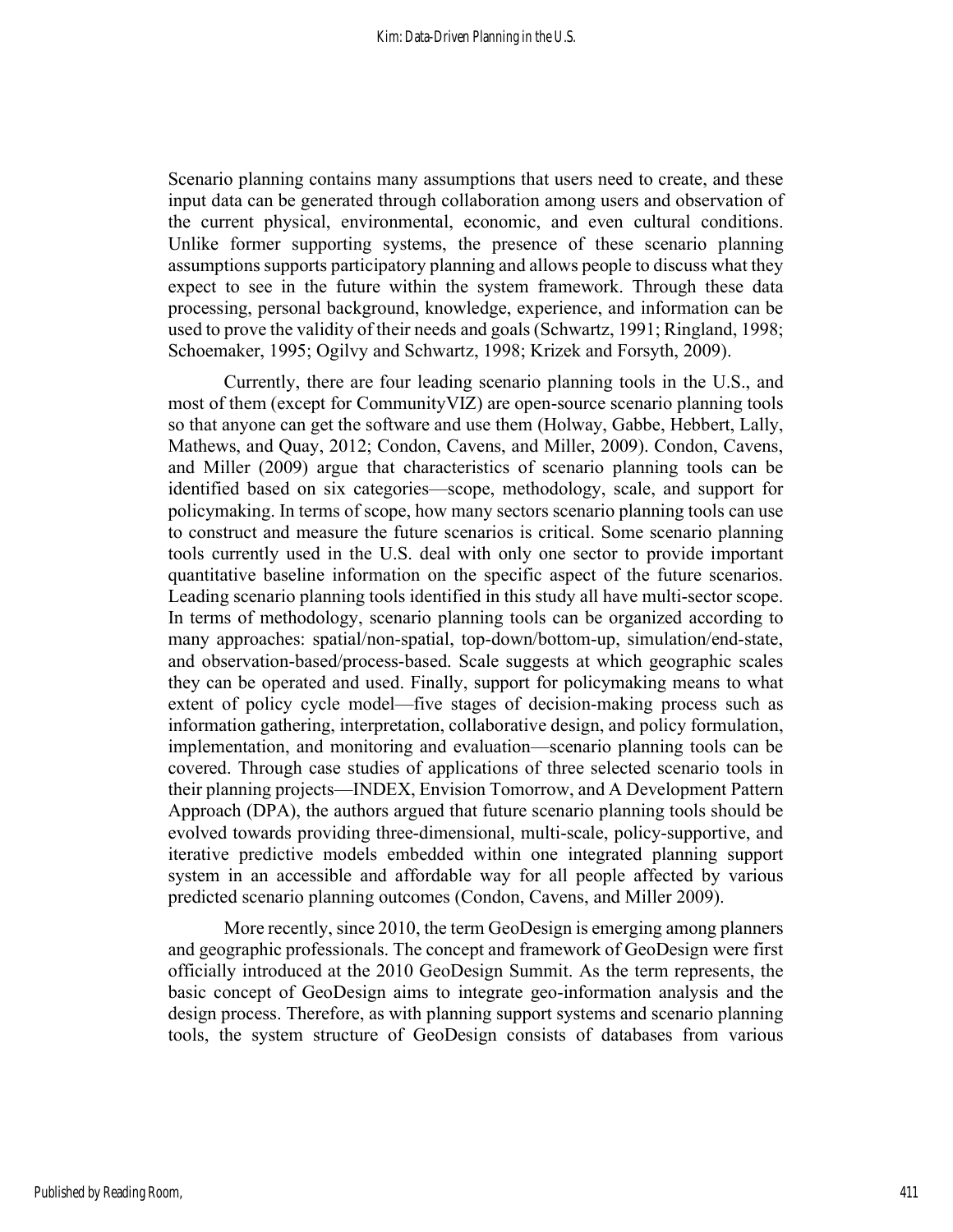external sources, the user interface system that allows planners and people to produce planning alternatives and sets of models that evaluate the performance or impacts of each alternative on the future urban development or growth. Also, users can reflect their design goals and assumptions into the system to produce options.

However, GeoDesign also has its distinctive features. First, it emphasizes the integration of the design process to support creativity and the image of the future environment. The main reason for the emergence of the GeoDesign concept is to improve flexibility in designing places rather than producing analytic outcomes. Scenario planning and PSS were effective in building up comprehensive sets of data and analytic models for planning alternatives, but the integration of design creativity and visualizing the future built environment as it looks were still a dilemma in these systems. Conceptually, GeoDesign aims to implement the design process within the system framework and reflect design values into traditional modeling and data processes. This is not what scenario planning tools are capable of, and GeoDesign attempts to fill this gap. Second, unlike PSS and scenario planning tools, models used in GeoDesign are designed based on the actual design process rather than models based on elements of the built environment. To evaluate the performance and impact of alternatives, GeoDesign consists of six processbased models—Representation Models, Process Models, Evaluation Models, Change Models, Impact Models, and Decision Models. As with scenario planning tools, the modeling process in GeoDesign also has inclusive, iterative, and scientific characteristics, which means users can intervene in the process any time, exchange feedback through review of that procedure and discussion, and conduct that procedure again or going back to the former procedures based on their feedback or planning goals (Steinitz, 2012). Third, from the system development perspective, GeoDesign is more concentrated on real-time interaction between users and the system. Although scenario planning can use big data to produce scenarios in a comprehensive and accurate way, the absence of standards for data development and management is one of the major challenges in scenario planning. To overcome this problem, GeoDesign systematically supports standardized databases. All databases relevant to GeoDesign are categorized and organized according to data management guidelines set up at the beginning of GeoDesign development and will be stored via the computer clouding system. When databases need updates, users can access this clouding system and change the data (Steinitz, 2012; McElvaney, 2012; ESRI, 2010).

As the most recent tools and concepts, more challenges will emerge in applying scenario planning and GeoDesign. To date, most of the challenges identified in existing literature are about how to implement them effectively in planning practice with various spatial levels and how to maintain databases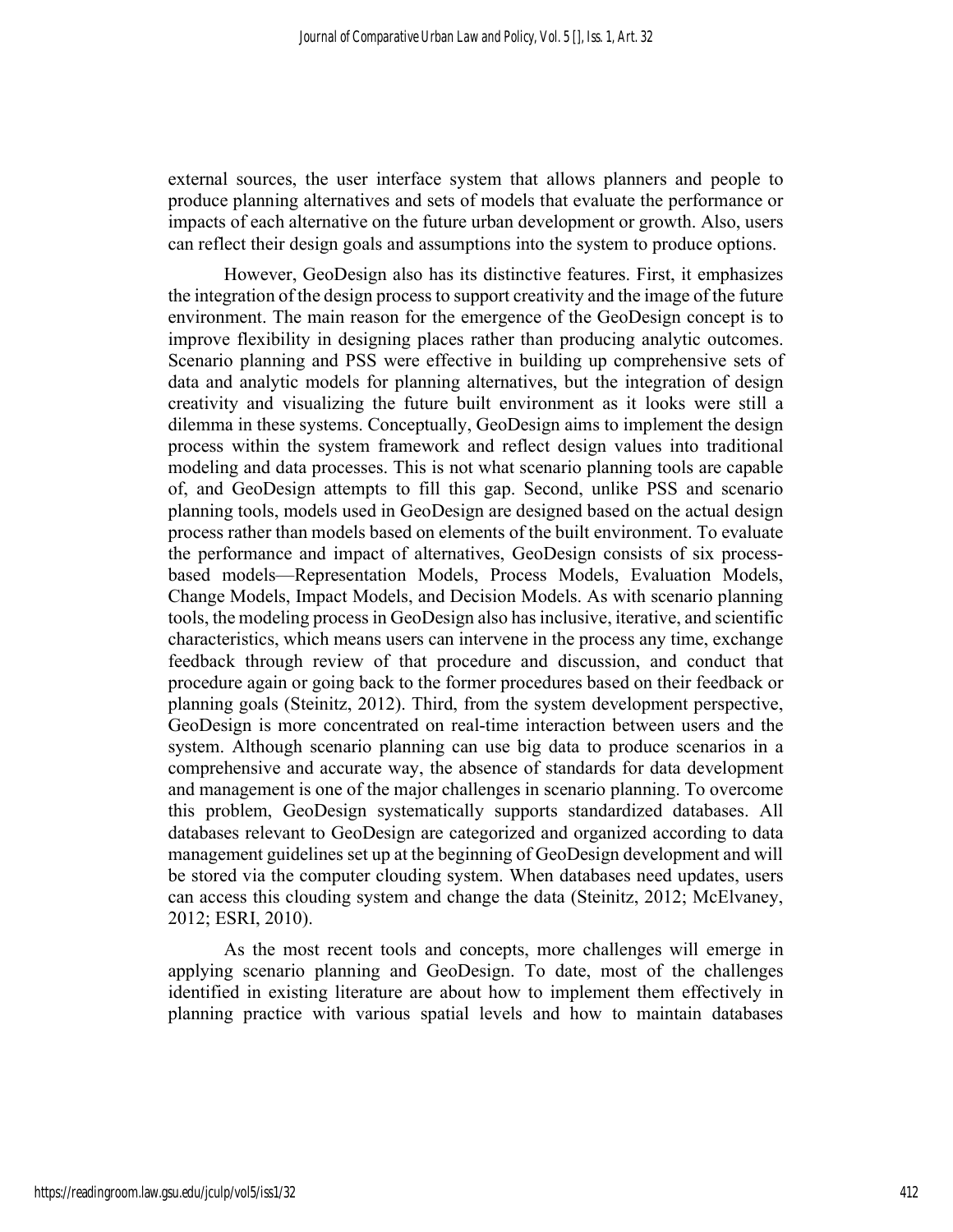(Holway, Gabbe, Hebbert, Lally, Mathews, and Quay, 2012; Condon, Cavens, and Miller, 2009; Steinitz, 2012; McElvaney, 2012; ESRI, 2010).

#### FINDINGS AND DISCUSSION

Based on what this paper has reviewed so far, this paper concludes the evolution of data-driven tools in urban planning as follows. First, data-driven tools have been directed towards comprehensiveness. When scientific planning methods and approaches emerged in the early 1900s, planners thought that one single mathematical equation could give them one good solution to address the urban problem. Also, as a part of pure science and engineering, problems and issues in urban planning were dealt with structured but restricted mathematic equations. Aggregation of these outputs was considered as a comprehensive solution of urban plans. However, as time went by, the complexity and uncertain nature of a city and urban planning made planners reconsider pure scientific approaches and methods, and planners have devised data-driven tools that include more variables and analytic models over time. Although there was a time when the comprehensiveness of data-driven tools was seriously criticized due to the lack of technologies, datadriven planning tools have been designed so that planners and even people can set up goals and assumptions, input data, produce options, and evaluate performance and future possible impact of alternatives.

Second, problems and issues in data-driven tools have become more complicated and inclusive. Problems in data-driven tools until the 1970s include only one variable relevant to the expected output: for example, how will population change in cities? How does the number of workers change by distance from CBD? Also, to get a correct result based on a mathematical equation, most unscientific but influential factors or variables to the outputs were abandoned because of the inability of calculation. The application of outputs drawn from data-driven models during this period was seldom difficult, and there was a big gap between experimental outcomes and actual planning practice. The emergence of the decision support system (DSS) in the 1980s provided planners with opportunities to solve unstructured problems and support tools since then became capable of including unscientific and qualitative variables within the systems and developed integrated models that allowed planners to identify the relationship between scientific dimensions and non-scientific dimensions. As we saw in scenario planning and GeoDesign, these qualitative variables and data made possible planning alternatives more realistic and feasible.

Third, data-driven tools in urban planning have been developed by overcoming the limitations of former tools. Existing literature on scientific planning mentions that the emergence of scientific planning was in response to the City Beautiful Movement, which saw planning as an art (Nolen, 1909; Ford, 1913). Since then, data-driven tools in each time period have been designed to address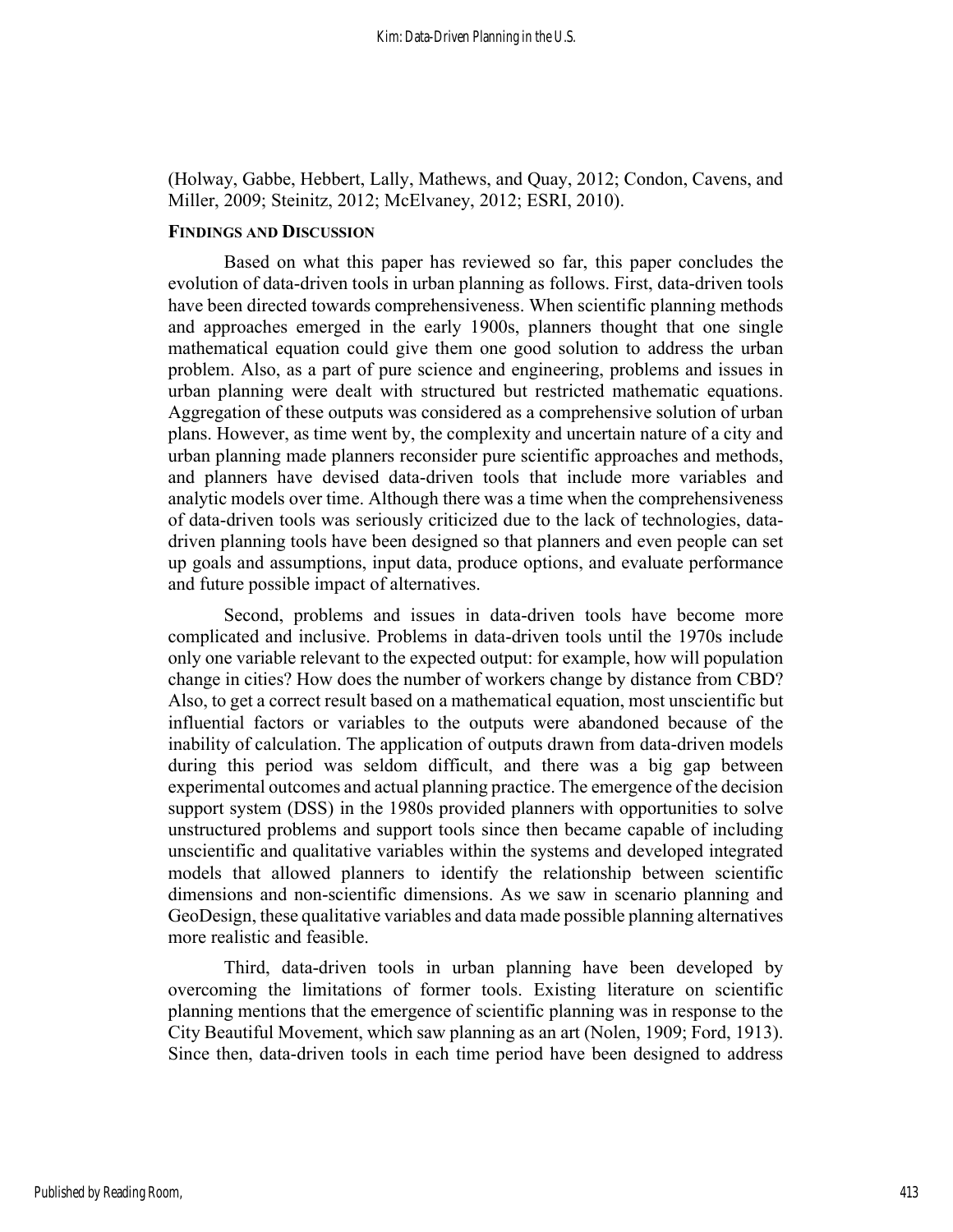limits in the former tools. For example, decision support systems were developed to produce outputs for poorly structured planning problems that neither scientific planning nor urban models covered. When scenario planning tools emerged, planners and people had a strong demand that tools include both scientific and nonscientific variables within the system framework through the development of integrated models.

Fourth, in terms of spatial scope, data-driven tools have expanded their applicability to various spatial and temporal levels. Except for the initial decision support system, most of the data-driven tools were devised by planners to estimate the possible future impact of planning options in large-scale areas such as cities, metropolitan areas, and regions. However, due to lack of data availability and analytic methods, impact assessment of large-scale areas using tools was realized when PSS tools were applied. Existing literature illustrates that GeoDesign can theoretically produce multiple design options up to the global level. Also, in terms of temporal level, advances in data-driven planning tools allowed planners to produce long-term planning alternatives. For example, most scenario planning tools used by planners and people can create scenarios for 30 or 50 years, and GeoDesign can produce up to 100-year planning options.

Finally, in terms of operating tools, data-driven tools have been developed towards including various planning parties and combining data from them together with traditional databases insider the systems. While data in traditional data-driven tools such as scientific planning and urban models were shared only by planners or organizations involved in the planning projects, advances in the capacity of personal computers enabled people to have access to these databases.

Particularly, big data and advanced data science techniques—such as machine learning, deep learning, artificial intelligence, and so on—can help planners examine a wide range of future urban growth alternatives and compare their performance or potential challenges effectively. Data-driven tools such as scenario planning and GeoDesign encourage the user discussion and review process by asking them to input goals and assumptions for evaluating performance and the impacts of alternatives they create later in the process. Table 1 summarizes a more detailed comparison of each data-driven tool identified in urban planning.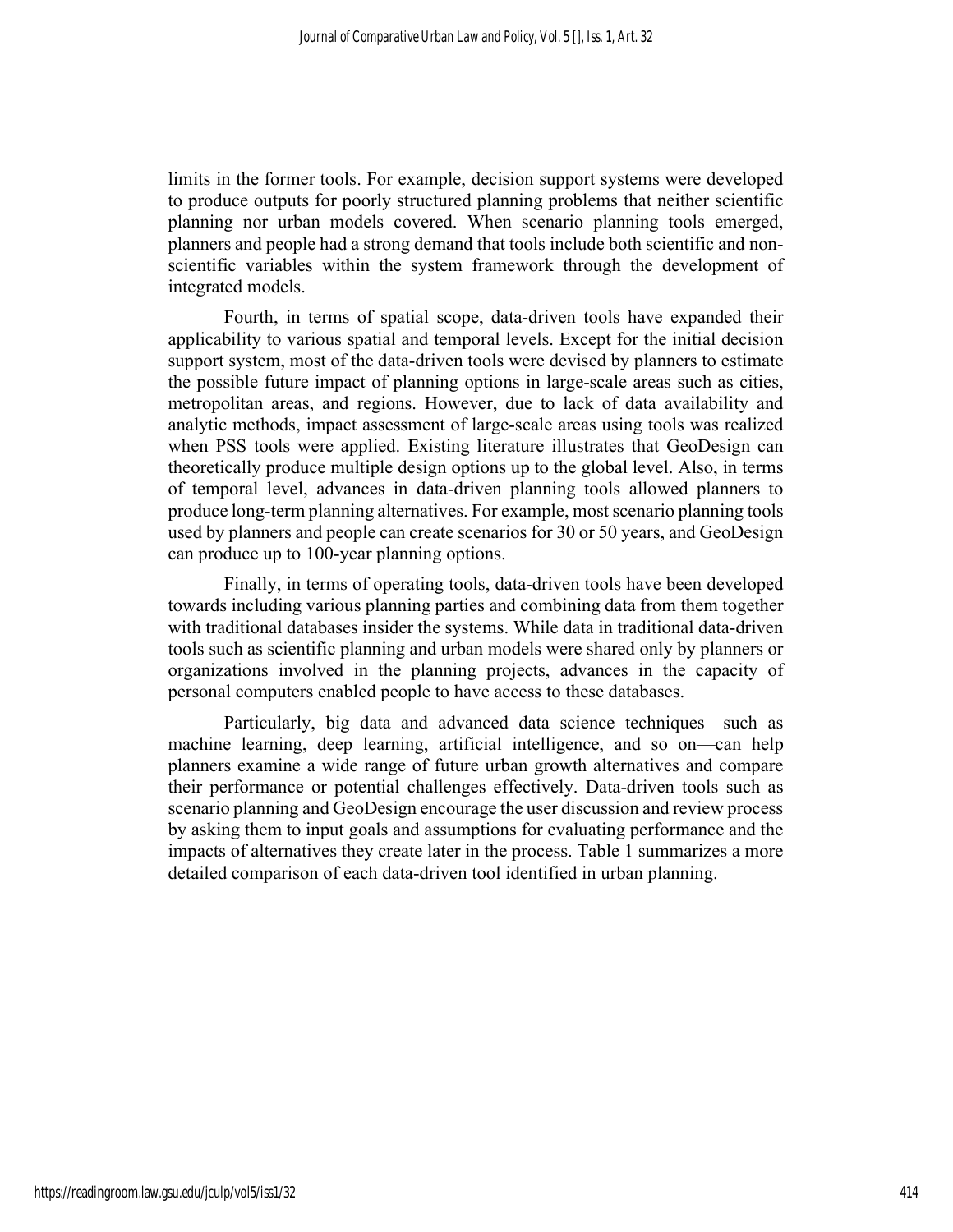# Table 1 A Comparison Table of Data-driven Tools in Urban Planning

| Element                          | Scientific Planning                                                                                                                           | Urban Models                                                                                                                                          | Decision Support<br>Systems (DSS)                                                                                                                                | Planning Support<br>Systems (PSS)                                                                                                                                                            | Scenario Planning<br>(Tools)                                                                                                                                                         | GeoDesign                                                                                                                                        |
|----------------------------------|-----------------------------------------------------------------------------------------------------------------------------------------------|-------------------------------------------------------------------------------------------------------------------------------------------------------|------------------------------------------------------------------------------------------------------------------------------------------------------------------|----------------------------------------------------------------------------------------------------------------------------------------------------------------------------------------------|--------------------------------------------------------------------------------------------------------------------------------------------------------------------------------------|--------------------------------------------------------------------------------------------------------------------------------------------------|
| Year when<br>the term<br>emerged | Adopted to urban<br>planning between<br>the early 1900s and<br>1950s                                                                          | Began to emerge<br>in the late 1950<br>and widely used<br>in the 1960s and<br>early 70s                                                               | Began to widely<br>used between the<br>late 1970s and the<br>1980s                                                                                               | Widely used in the<br>1990s                                                                                                                                                                  | Began to emerge<br>in the late 1990s<br>and widely used<br>since the 2000s                                                                                                           | The term<br>officially<br>emerged on Jan,<br>$2010$ in<br>GeoDesign<br>Summit.                                                                   |
| Spatial<br>Scope                 | Small-scale areas<br>(Neighborhoods,<br>CBD, etc.)                                                                                            | Large-scale areas<br>(City,<br>Metropolitan<br>areas, Region)                                                                                         | Returning back to<br>small-scale for<br>short-term<br>solutions                                                                                                  | Large-scale areas<br>(City,<br>Metropolitan<br>areas, Region)                                                                                                                                | Large-scale areas<br>(City,<br>Metropolitan<br>areas, Region)                                                                                                                        | Large-scale areas<br>(City,<br>Metropolitan<br>areas, Region)                                                                                    |
| Definition                       | One part of<br>scientific fields<br>that suggests urban<br>problems can be<br>solved through one<br>or a set of<br>mathematical<br>equations. | Models that<br>comprehend the<br>basic activities of<br>the urban area or<br>those which deal<br>with only a single<br>major part of the<br>scenario. | Models or tools<br>that are designed<br>to deal with<br>poorly structured<br>decisions by<br>facilitating<br>iterative and<br>participative<br>decision process. | A system with a<br>wide diversity of<br>geo-information<br>dedicated to<br>support planning<br>processes at any<br>particular spatial<br>scale and within a<br>specific planning<br>context. | The process of<br>producing options<br>through a<br>combination of<br>resources and<br>selecting the best<br>one to achieve the<br>desired goals<br>defined by<br>scenario planners. | A conceptual,<br>invented word<br>combining the<br>terms<br>"Geography" and<br>"Design"<br>The process of<br>changing<br>geography by<br>design. |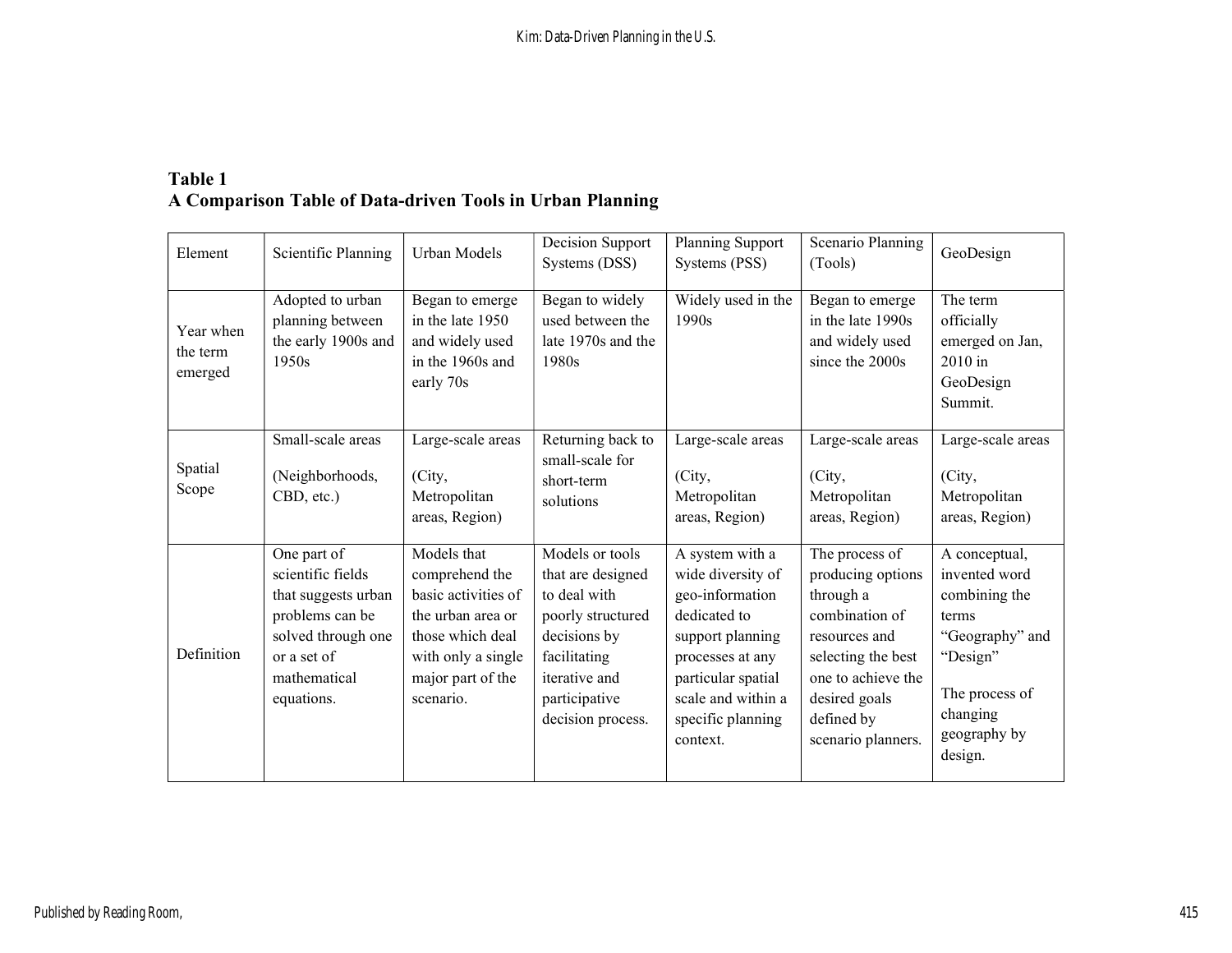# Table 1 A Comparison Table of Data-driven Tools in Urban Planning (continued)

| Element             | Scientific Planning                                                                                                                                                                                                        | Urban Models                                                                                                                                                                                    | Decision Support<br>Systems (DSS)                                                                                | Planning Support<br>Systems (PSS)                                                                                                                                                     | Scenario Planning<br>(Tools)                                                                                                                                                            | GeoDesign                                                                                                                                                                                                  |
|---------------------|----------------------------------------------------------------------------------------------------------------------------------------------------------------------------------------------------------------------------|-------------------------------------------------------------------------------------------------------------------------------------------------------------------------------------------------|------------------------------------------------------------------------------------------------------------------|---------------------------------------------------------------------------------------------------------------------------------------------------------------------------------------|-----------------------------------------------------------------------------------------------------------------------------------------------------------------------------------------|------------------------------------------------------------------------------------------------------------------------------------------------------------------------------------------------------------|
| Features            | It basically<br>contains iterative<br>and quite strong<br>feedback process<br>like a scientific<br>experiment to build<br>a theory.<br>To modify the<br>output, planners<br>only correct one<br>mathematical<br>equations. | It is useful<br>explaining one<br>single planning<br>phenomenon or<br>figuring out<br>structured<br>planning<br>problems that<br>can prove<br>validity through<br>one set of math<br>equations. | It is designed to<br>analyze short-<br>term policy<br>making by<br>isolated<br>individuals and<br>organizations. | With integration of<br>more physical,<br>economic,<br>environmental,<br>fiscal datasets and<br>spatial information,<br>more accurate<br>outputs can be<br>produced and<br>visualized. | It allows users to<br>computerize the<br>future changes in<br>the built<br>environment<br>based on their<br>desired goals and<br>assumptions in<br>both mathematical<br>and visual way. | This system can<br>analyze current<br>urban phenomena<br>by analyzing big<br>data and present<br>the possible<br>future changes in<br>a highly detailed<br>and visualized<br>way on a real-<br>time basis. |
| Datasets(s)<br>Used | Highly descriptive<br>data were used (ex.<br>the number of<br>population and<br>workers)                                                                                                                                   | Descriptive<br>with datasets<br>for the physical<br>properties of the<br>built<br>environment<br>added                                                                                          | Began to use geo-<br>information<br>datasets                                                                     | Using integrating<br>values or datasets<br>drawn from outputs<br>of models within the<br>system                                                                                       | Began to use non-<br>scientific and<br>non-physical<br>datasets from<br>sociology.                                                                                                      | Three-<br>dimensional, real-<br>time basis spatial<br>information is<br>emphasized for<br>visualization.                                                                                                   |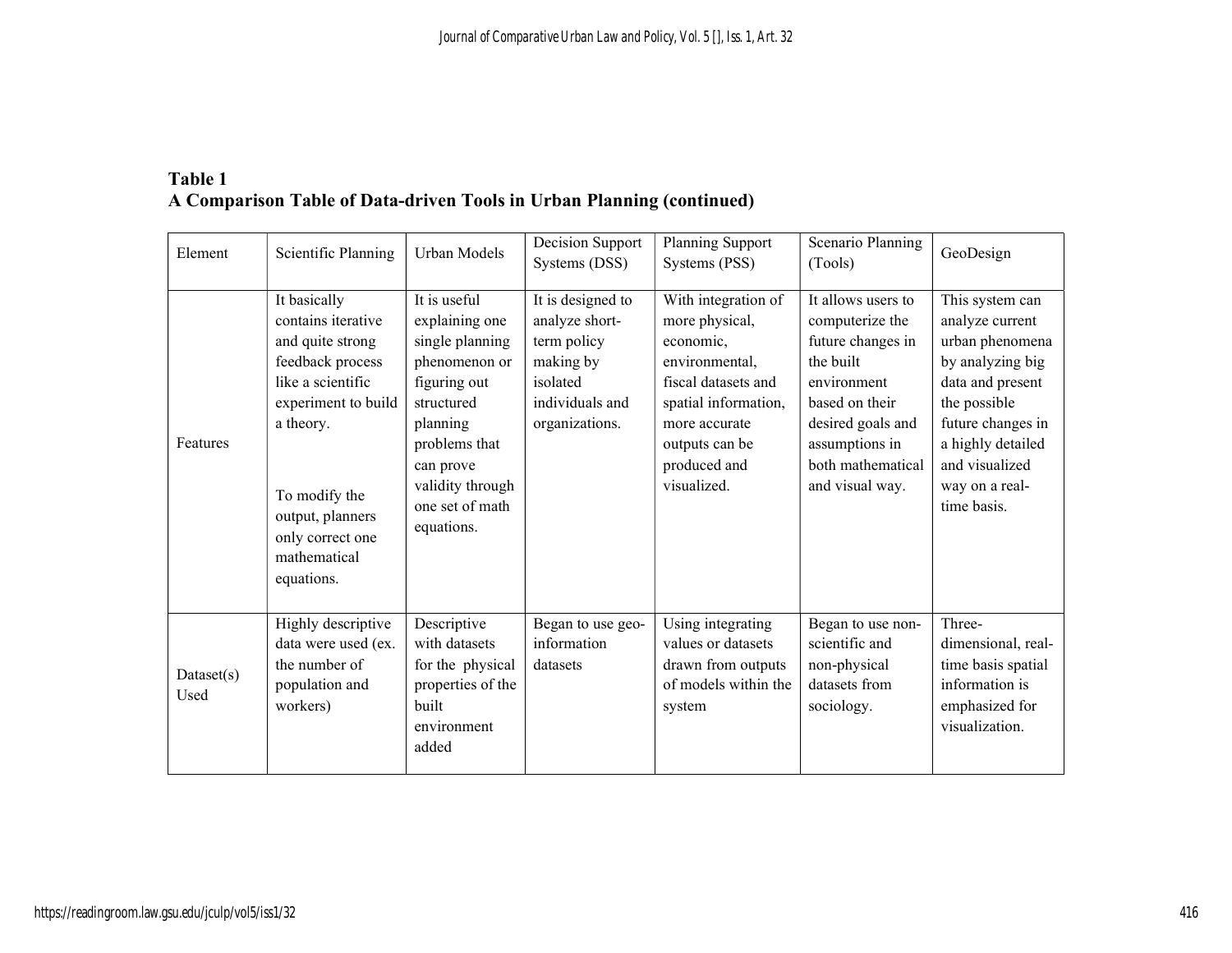# Table 1 A Comparison Table of Data-driven Tools in Urban Planning (continued)

| Element            | Scientific Planning                                                                         | Urban Models                                                                                                                  | Decision Support<br>Systems (DSS)                                                                    | Planning Support<br>Systems (PSS)                                                                                     | Scenario Planning<br>(Tools)                                                                                                 | GeoDesign                                                                                                      |
|--------------------|---------------------------------------------------------------------------------------------|-------------------------------------------------------------------------------------------------------------------------------|------------------------------------------------------------------------------------------------------|-----------------------------------------------------------------------------------------------------------------------|------------------------------------------------------------------------------------------------------------------------------|----------------------------------------------------------------------------------------------------------------|
| Data<br>Processing | Data gathering was<br>very hard and<br>conducted through<br>field observation or<br>survey. | Additional<br>variables and<br>equations were<br>used for<br>identifying their<br>relationships in<br>a specific<br>problems. | Multiple criteria<br>for evaluating<br>outputs were<br>applied in the<br>data processing<br>process. | Once input data<br>enter, outputs are<br>automatically<br>calculated through a<br>set of models inside<br>the system. | By using<br>formatted<br>spreadsheets,<br>outputs are<br>automatically<br>calculated through<br>models inside the<br>system. | Input data go<br>through a set of<br>process-based<br>models. Each<br>model can<br>produce its own<br>outputs. |
| Outputs            | One simple,<br>structured output<br>(in numbers or<br>tables)                               | Simple but<br>more<br>interrelated<br>outputs from<br>math equations.                                                         | Analytic results<br>of a specific<br>planning problem<br>(in indices or<br>values)                   | Analytic results of<br>impacts of each<br>alternatives with<br>analytic maps                                          | Visualized<br>scenario maps and<br>scenario<br>performance<br>outputs                                                        | two- or three-<br>dimensional<br>mapping and<br>performance<br>outputs                                         |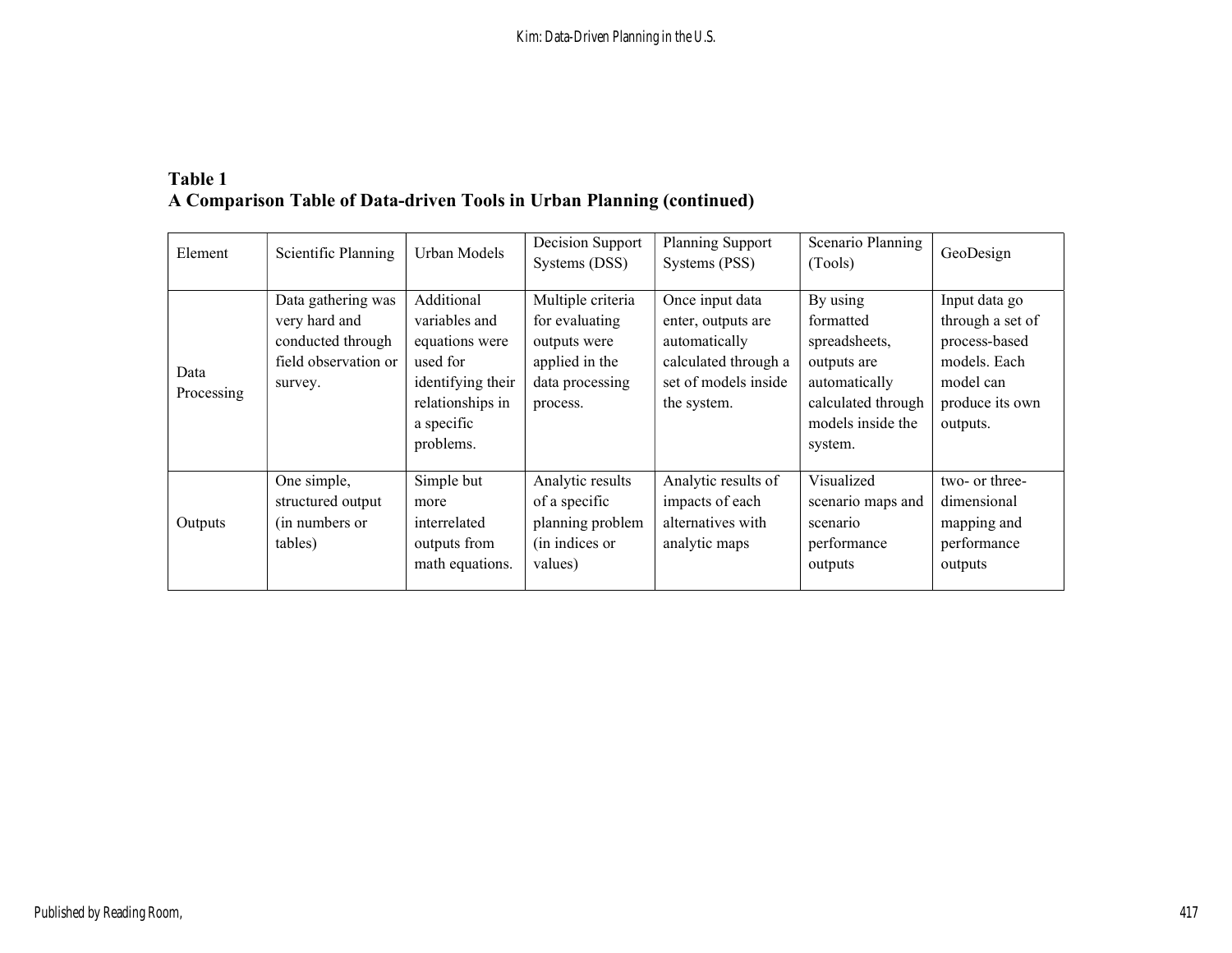# Table 1 A Comparison Table of Data-driven Tools in Urban Planning (continued)

| Element     | Scientific Planning                                                                                        | Urban Models                                                                                                                                                                                  | Decision Support<br>Systems (DSS)                                                                                   | Planning Support<br>Systems (PSS)                                                                                                                                                                                                                                                        | Scenario Planning<br>(Tools)                                                                                                                                                                               | GeoDesign                                                                                                                                                                                                                                                           |
|-------------|------------------------------------------------------------------------------------------------------------|-----------------------------------------------------------------------------------------------------------------------------------------------------------------------------------------------|---------------------------------------------------------------------------------------------------------------------|------------------------------------------------------------------------------------------------------------------------------------------------------------------------------------------------------------------------------------------------------------------------------------------|------------------------------------------------------------------------------------------------------------------------------------------------------------------------------------------------------------|---------------------------------------------------------------------------------------------------------------------------------------------------------------------------------------------------------------------------------------------------------------------|
| Limitations | It cannot explain<br>"unscientific"<br>variables and<br>values only by<br>using mathematical<br>equations. | Generally<br>useful in<br>finding out<br>solutions to<br>"structured<br>problems"<br>(does not<br>effectively<br>explain the<br>future for<br>"poorly-<br>structured"<br>planning<br>issues). | It does not<br>effectively<br>analyze long-term<br>planning issues or<br>problems by<br>using this system<br>model. | It succeeds in<br>development of<br>integrated models<br>for scientific<br>(physical/<br>economical/enviro-<br>mental variables<br>and data) and non-<br>scientific (social<br>values and<br>variables).<br>However, it still<br>failed to include<br>these models inside<br>the system. | Data availability<br>is a big issue.<br>Not yet shared<br>and spread out<br>among<br>individuals,<br>organizations, and<br>planners<br>Additional<br>trainings required<br>due to the system<br>complexity | For now, it only<br>has a concept and<br>a theoretical<br>framework for<br>development.<br>Collecting and<br>managing big<br>data at both<br>macro and micro<br>spatial levels and<br>integrating them<br>into reality are<br>very difficult to<br>realize for now. |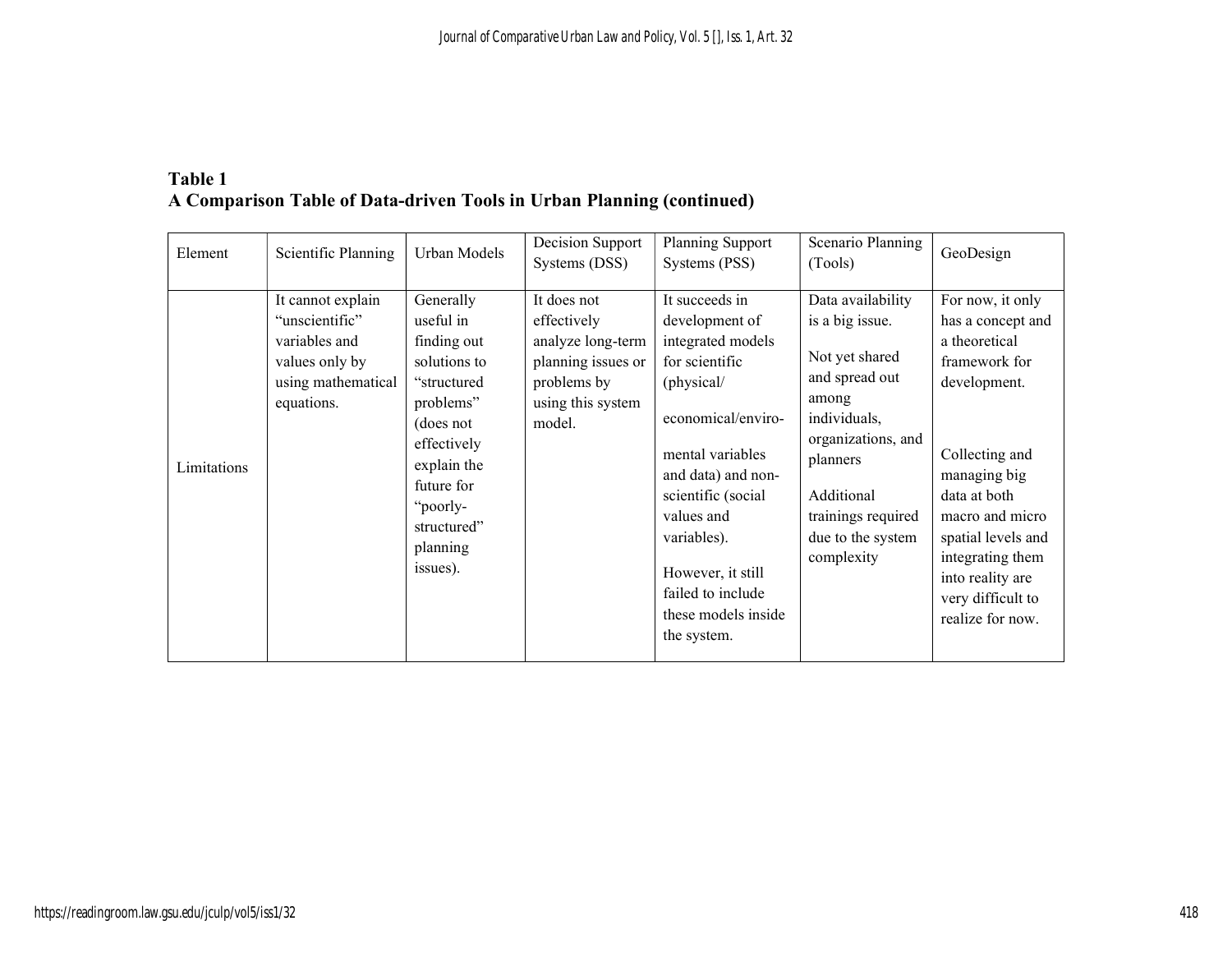Combining all information communication technologies (ICTs) and data science techniques together, the concepts of the term "smart city digital twins (SCDT)" are recently receiving attention from planning practitioners and scholars. A smart city digital twin is defined as "a living digital replica of a city" whose changes are continuously updated using real-time big data analyses to get a holistic view of future urban changes and interactions among various aspects of cities (American Planning Association 2021). SCDTs aims to mirror the current conditions and aspects of a city itself as much as possible. Big data collected on a real-time basis are used to develop more comprehensive predictive models for enhancing decision-making and strengthening the city's capacity to adapt to a wide range of changes. In the SCDT approach, all different types of data—quantitative and qualitative data/structured and unstructured data—can be unified into one holistic data analytics and visualization environment, and all stakeholders can participate in informed decision-making processes by contributing themselves to data collection and analysis (Francisco et al. 2019; Mohammadi & Taylor 2017; Mohammadi et al. 2020). Through collaboration with the computer science field, there is an increasing number of planning journal papers being published using the advanced human- and infrastructure-generated data—such as crowdsourcing mobile data applications—and some Asian countries such as Singapore and South Korea (especially Seoul metropolitan city) are currently conducting pilot tests of their SCDT platform as a planning decision-making tool for testing a range of planning scenarios.

#### **CONCLUSION**

Conducting a literature review of data-driven tools in urban planning in the U.S., this paper aims to look at features of data-driven tools in urban planning in terms of forms, structures, functions, data management, and operation. This investigation aims at one question—how data-driven tools in urban planning have evolved. A wide-ranging literature review shows that there have been five significant transition phases and one major shift mainly caused by advances in computer and data processing technologies. Also, as shown in Table 1, this paper argues that each data-driven tool term has its dominant period, but these terms' basic concepts and principles have overlapped with one another. This also indicates that technological advances are significantly related to the development of data-driven tools throughout the urban planning history and changes the form, structure, and functionality of tools and their operation to generate more comprehensive and accurate outputs.

The nature of planning lies around the complexity and uncertainty of the future. To understand what we expect to see in the future, data-driven tools have played a role in producing a range of possible futures and evaluating their performance according to the goals and assumptions we define. As people's needs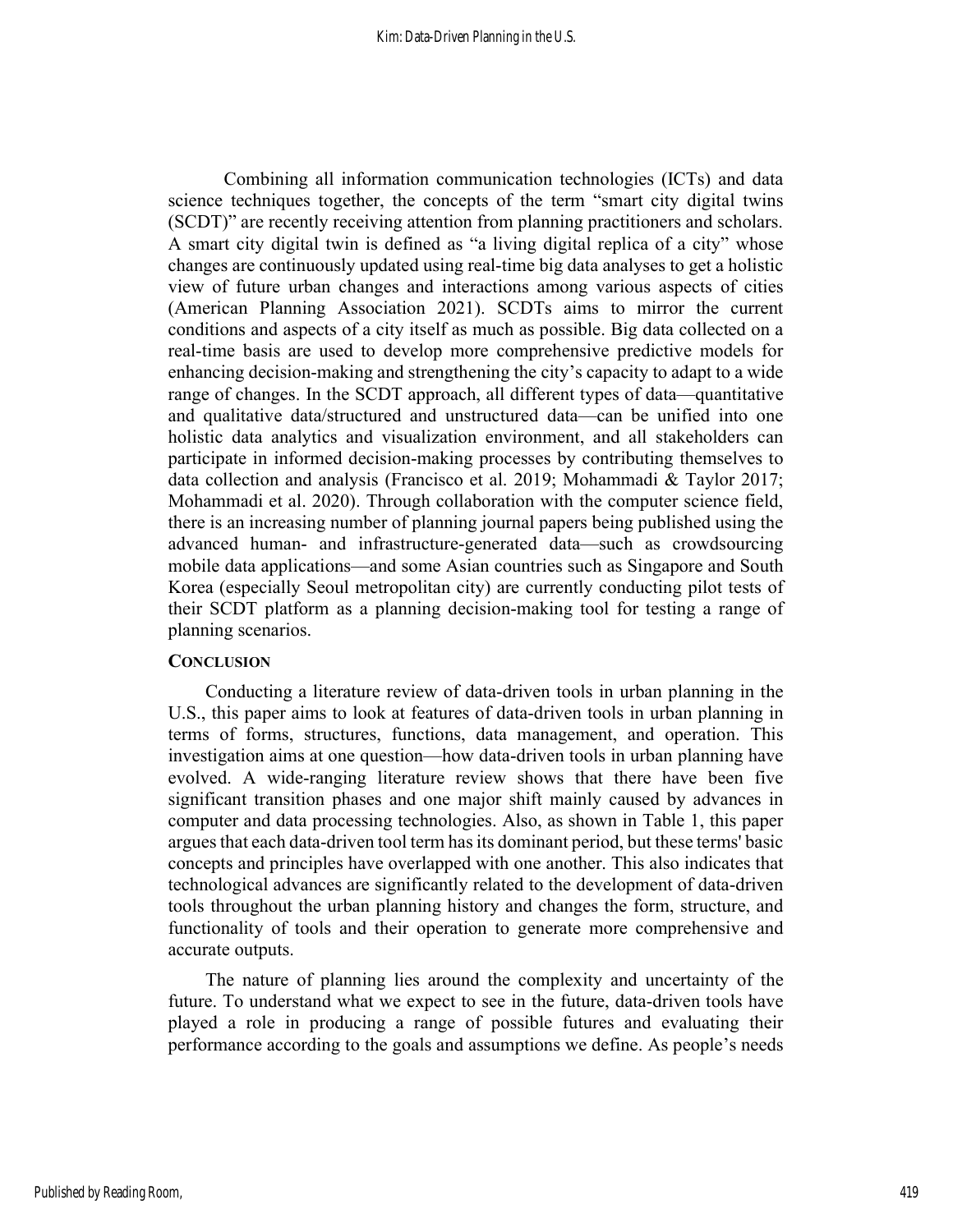and demand for quality of life become diverse, more future challenges will lie ahead for planners, and planning tools or models will be constantly improved. However, even if data-driven tools are updated and can analyze the future in a more comprehensive and accurate way than before, they cannot predict exactly what will happen in the future. What is important here is that data-driven tools can bring about more efficient interaction among various planning parties to reach the consensus of the possible future.

#### **REFERENCES**

- Abbott, J., (2005). Understanding and Managing the Unknown The Nature of Uncertainty in Planning. Journal of Planning Education and Research, 24, pp. 237-251.
- Adler, S. (1987). The New Information Technology and the Structure of Planning Practice. Journal of Planning Education and Research, 6(2), 93–98. doi:10.1177/0739456X8700600204
- American Planning Association (2021). PAS Quick Notes: Smart Digital City Twins. PAS QuickNotes No. 89. Retrived on August 17, 2021 from https://www.planning.org/publications/document/9209455/.
- Batty, M. (1994). A Chronicle of Scientific Planning: The Anglo-American Modeling Experience. Journal of the American Planning Association, 60(1), 7–16. doi:10.1080/01944369408975546
- Batty M. (1995). Planning Support Systems and the New Logic of Computation, Regional Development Dialogue, 16(1), pp. 1-17.
- Bloom M., Menefee M. (1994). Scenario Planning and Contingency Planning, *Public Productivity* & Management Review, Vol. 17, no. 3, pp. 223- 230.
- Bradfield, R., Wright, G., Burt, G., Cairns, G., Ven Der Heijden, K. (2005). The origins and evolutions of scenario techniques in long range business planning, Futures, 37, pp. 795- 812.
- Bonczek, R. H., Holsapple, C. W., & Whinston, A. B. (1979). Computer-Based Support of Organizational Decision Making\*. Decision Sciences, 10(2), 268–291. doi:10.1111/j.1540-5915.1979.tb00024.x
- Camarinhas, C. T. F. (2011). The Construction of Modern Scientific Urban Planning: Lisbon under French Urbanisme Influence (1904-1967). Planning Theory & Practice, 12(1), 11–31. doi:10.1080/14649357.2011.546667
- Casseres, J. M. de. (1937). Principles of Planology: A Contribution to the Scientific Foundation of Town and Country Planning. The Town Planning Review, 17(2), 103–114.
- Chermack, T. J., Lynham, S. A., Ruona, E. A. (2001). A review of scenario planning literature, Futures Research Quarterly, 7(2), pp. 7-32.
- Christensen K. (1985). Coping with Uncertainty in Planning. Journal of the American Planning Association, Winter 1985, pp. 63-71.
- Condon P., Cavens D., and Miller N. (2009). Urban Planning Tools for Climate Change Mitigation. A Policy Focus Report of Lincoln Institute of Land Policy.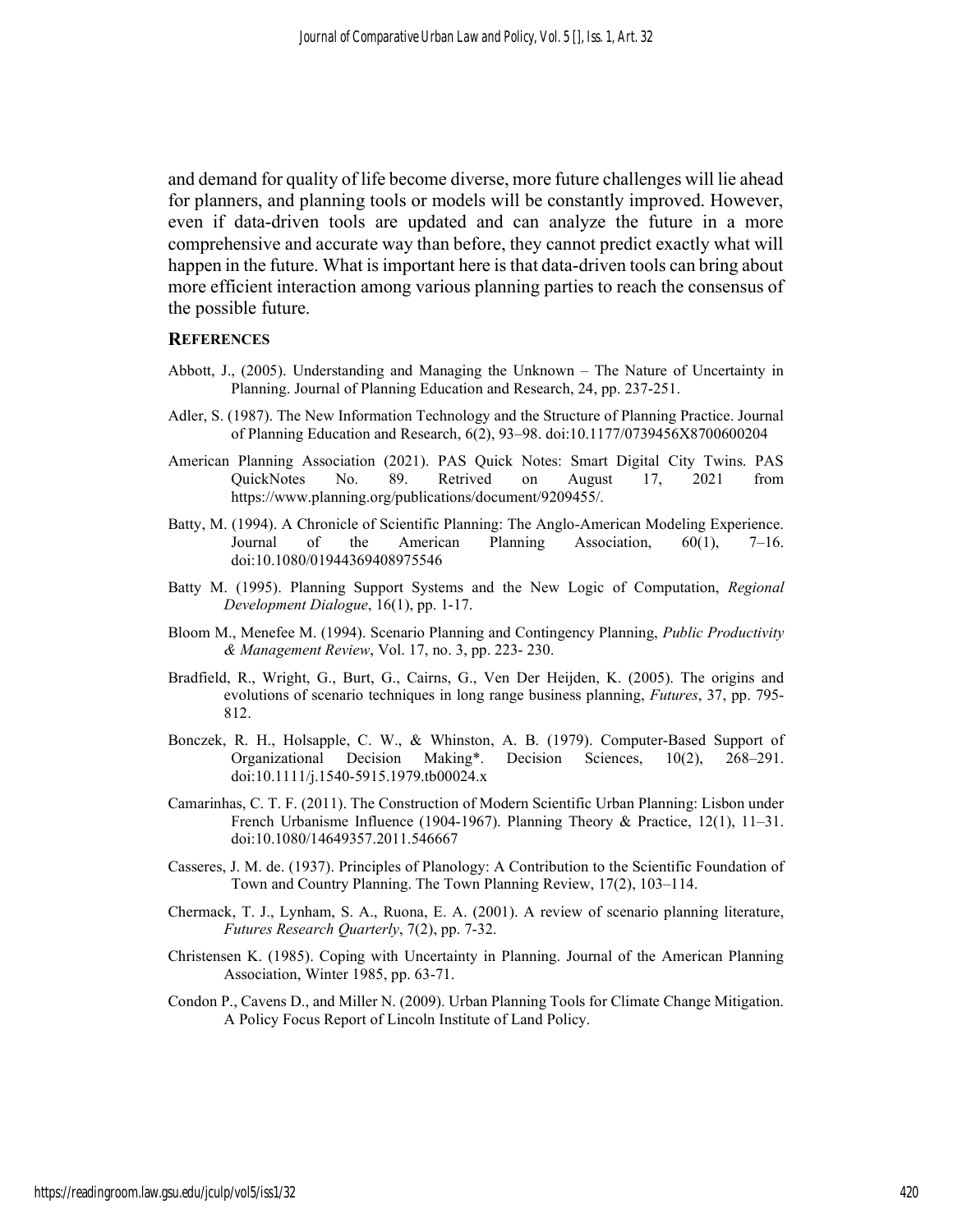- Connor, D. S., & Storper, M. (2020). The changing geography of social mobility in the United States. Proceedings of the National Academy of Sciences, 117(48), 30309-30317.
- Fairfield, J. D. (1994). The Scientific Management of Urban Space Professional City Planning and the Legacy of Progressive Reform. Journal of Urban History, 20(2), 179–204. doi:10.1177/009614429402000202
- Francisco, A., Mohammadi, N., & Taylor, J. E. (2019). Smart City Digital TwinEnabled Energy Management: Toward Real Time Urban Building Energy Benchmarking. Journal of Management in Engineering, Special Collection on Engineering Smarter Cities with Smart City Digital Twins, 36(2): 04019045.
- Franklin, D. (2004). The Basics of Scenario-based Forecasting and Planning. Strategic Analysis, Vol. 4, No. 1, pp. 1-6.
- Forsyth, A. (2012). Commentary: Alternative Cultures in Planning Research—From Extending Scientific Frontiers to Exploring Enduring Questions. Journal of Planning Education and Research, 32(2), 160–168. doi:10.1177/0739456X12442217
- Frego Associates. (2013). Envision Tomorrow Plus: Scenario Indicator + Apps. Available from http://www.frego.com/etwiki/doku.php?id=support
- Global Business Network. (2002). Developing and Using Scenarios. (San Francisco, Global Business Network).
- Godet, M. and Roubelat, F. (1996). Creating the future: the use and misuse of scenarios, Long Range Planning, 29(2), pp. 164-171.
- Godet, M. and Roubelat, F. (2000). Scenario planning: an open future, *Technological Forecasting* and Social Change, 65, pp. 1-2.
- Green, T. L. (2015). Places of inequality, places of possibility: Mapping "opportunity in geography" across urban school-communities. The Urban Review, 47(4), 717-741.
- Guhathakurta, S. (1999). Urban Modeling and Contemporary Planning Theory: Is There a Common Ground? Journal of Planning Education and Research, 18(4), 281–292. doi:10.1177/0739456X9901800401
- Hackathorn, R. D., & Keen, P. G. W. (1981). Organizational Strategies for Personal Computing in Decision Support Systems. MIS Quarterly, 5(3), 21–27. doi:10.2307/249288
- Haigh, T. (2011). The history of information technology. Annual Review of Information Science and Technology, 45(1), 431–487. doi:10.1002/aris.2011.1440450116
- Han, S.-Y., & Kim, T. J. (1989). Can Expert Systems Help with Planning? Journal of the American Planning Association, 55(3), 296–308. doi:10.1080/01944368908975417
- Harris, B. (1989). Beyond Geographic Information Systems. Journal of the American Planning Association, 55(1), 85–90. doi:10.1080/01944368908975408
- Harris, B. (1994). The Real Issues Concerning Lee's "Requiem." Journal of the American Planning Association, 60(1), 31–34. doi:10.1080/01944369408975548
- Heiman, M. K. (1997). Science by the People: Grassroots Environmental Monitoring and the Debate Over Scientific Expertise. Journal of Planning Education and Research, 16(4), 291–299. doi:10.1177/0739456X9701600405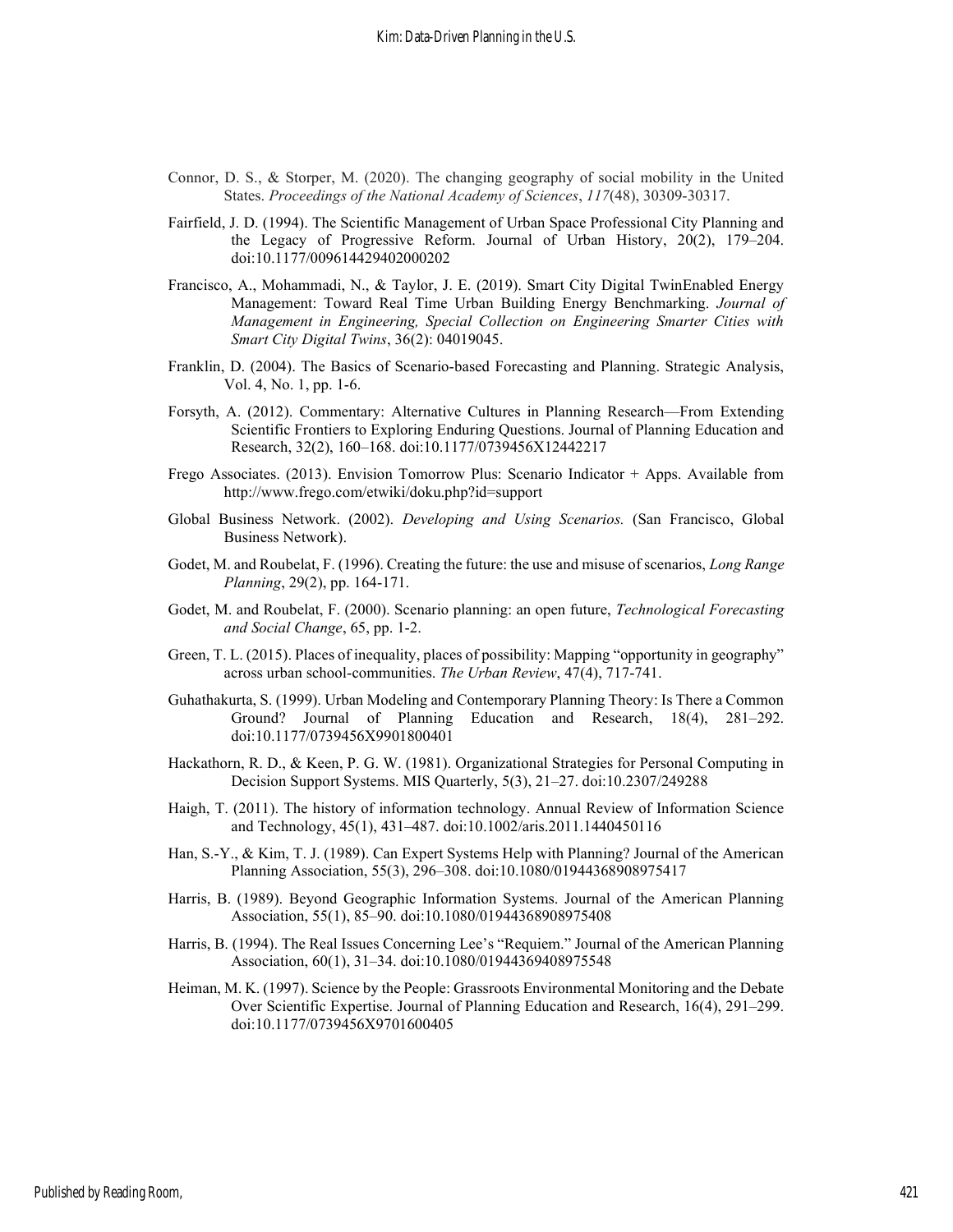- Holway J., Gabbe C., Hebbert F., Lally J., Matthews R., and Quay R. (2012). Opening Access to Scenario Planning Tools. A Policy Focus Report of Lincoln Institute of Land Policy.
- Iacono, M., Levinson, D., & El-Geneidy, A. (2008). Models of Transportation and Land Use Change: A Guide to the Territory. Journal of Planning Literature, 22(4), 323–340. doi:10.1177/0885412207314010
- Innes, Judith E. (2004). Consensus building: clarifications for the critics, Planning Theory, pp. 5-20.
- Inndes, Judith E. (1998). Information in communicative planning, Journal of the American Planning Association, pp. 52-63.
- Kim, T. J. (2013). Scientific Reasoning and Methods in Urban Planning. International Regional Science Review, 36(1), 36–43. doi:10.1177/0160017612441365
- Klosterman, R E, & Landis, J. D. (1988). Microcomputers in U.S. planning: past, present, and future. Environment and Planning B: Planning and Design, 15(3), 355–367.
- Klosterman, Richard E. (1992). Evolving Views of Computer-Aided Planning. Journal of Planning Literature, 6(3), 249–260. doi:10.1177/088541229200600303
- Klosterman, Richard E. (1994a). An Introduction to the Literature on Large-Scale Urban Models. Journal of the American Planning Association, 60(1), 41–44. doi:10.1080/01944369408975550
- Klosterman, Richard E. (1994b). Large-Scale Urban Models Retrospect and Prospect. Journal of the American Planning Association, 60(1), 3–6. doi:10.1080/01944369408975545
- Krizek, K., Forsyth A., Slotterback, C.A. (2009). Is there a role for evidence-based practice in urban planning and policy?, Planning Theory & Practice, 10(4), pp. 459-478.
- Laplante, M. (2010). Evidence-based urban planning. Platnetizen, Available from http://www.planetizen.com/node/46699 (Retrieved September 14, 2012).
- Lee, D. B. (1973). Requiem for Large-Scale Models. Journal of the American Institute of Planners, 39(3), 163–178. doi:10.1080/01944367308977851
- Lee, D. B. (1994). Retrospective on Large-Scale Urban Models. Journal of the American Planning Association, 60(1), 35–40. doi:10.1080/01944369408975549
- Madanipour, A. (2010). The limits of scientific planning: Doxiadis and the Tehran Action Plan. Planning Perspectives, 25(4), 485–504. doi:10.1080/02665433.2010.505066
- Margo, R. A. (1986). Race, educational attainment, and the 1940 census. The Journal of Economic History, 46(1), 189-198.
- Mazzotti, F. J., & Morgenstern, C. S. (1997). A scientific framework for managing urban natural areas. Landscape and Urban Planning, 38(3–4), 171–181. doi:10.1016/S0169- 2046(97)00032-7
- Mohammadi, N., Vimal, A., & Taylor, J. E. (2020). Knowledge Discovery in Smart City Digital Twins. In Proceedings of the 53rd Hawaii International Conference on System Sciences – HICSS 53, Maui, HI.
- Mohammadi, N., and Taylor, J. E. (2017). Smart City Digital Twins. In Proceedings of the 2017 IEEE Symposium Series on Computational Intelligence (SSCI), Honolulu, HI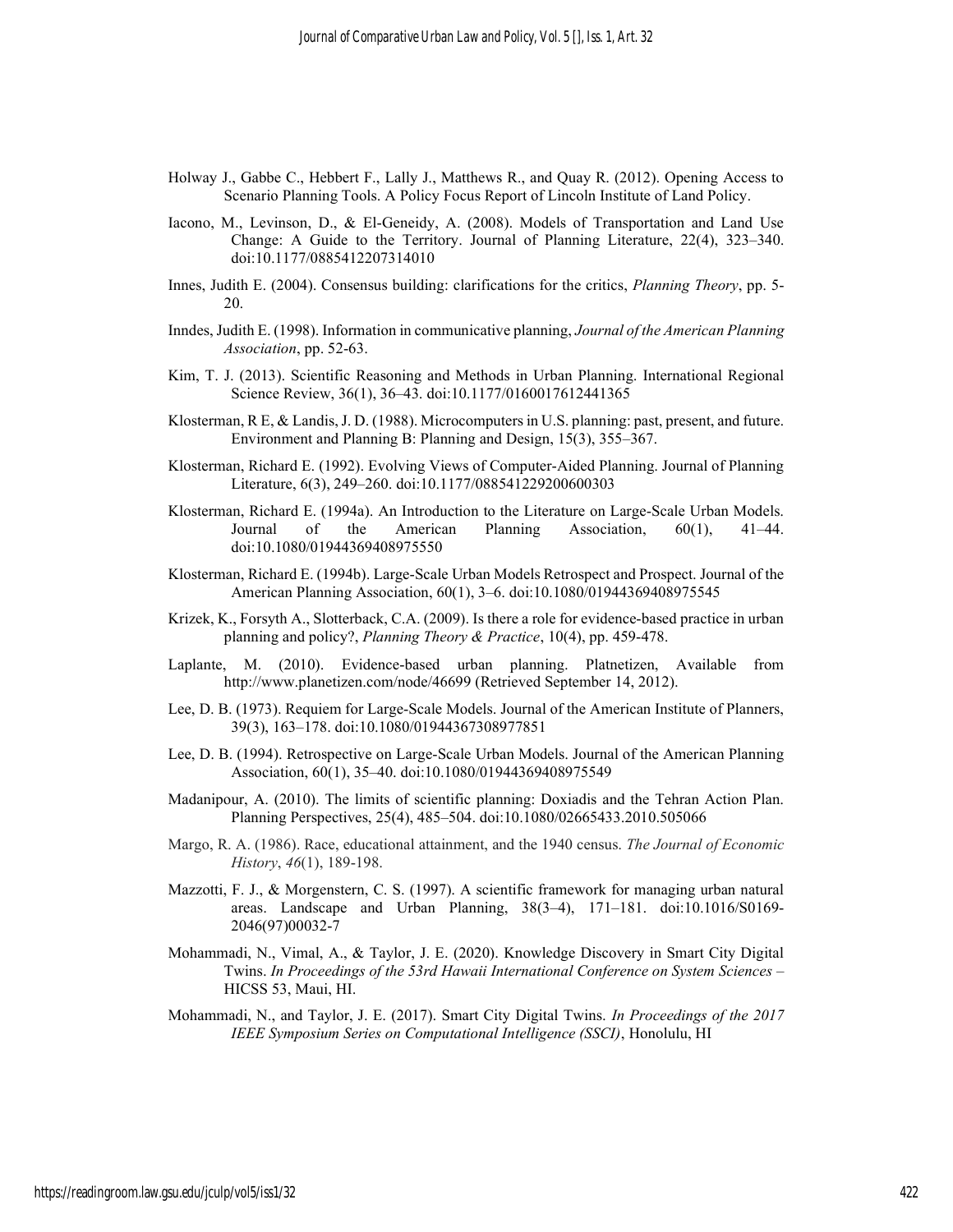- Ogilvy J. and Schwartz P. Plotting your Scenarios (2008), An Exerpt from Learning from the Future by Fahey L., Randall. pp. 1- 18.
- Pack, J. R. (1975). The Use of Urban Models: Report on a Survey of Planning Organizations. Journal of the American Institute of Planners, 41(3), 191–199. doi:10.1080/01944367508977877
- Platt, S., Cooper, I. (2006). "Democracy and development" in Building on the Past, The Policy Press, pp. 239-261.
- Preece, R. (1990). Development control studies: Scientific method and policy analysis. The Town Planning Review, 61(1), 59–74.
- Rautenstrauch, W. (1945). What Is Scientific Planning? Philosophy of Science, 12(1), 8–18.
- Sagasti, F. R. (1973). Towards a new approach for scientific and technological planning. Social Science Information, 12(2), 67–95. doi:10.1177/053901847301200204
- Salingaros, N. A. (1998). A scientific basis for creating architectural forms. Journal of Architectural & Planning Research, 15(4), 283–293.
- Sanoff, H. (2000). Community Participation Methods in Design and Planning (New York, John Wiley & Sons, Inc.).
- Schoemaker, Paul J.H.(1995). Scenario planning: a tool for strategic thinking, Sloan Management Review, 36(2), pp. 25-40.
- Schwartz, P. (1996). The Art of The Long View. (New York, Doubleplay).
- Schwenk, C.R. (1988). *The Essence of Strategic Decision Making*, (Toronto, Lexington Books).
- Shepard, G. H. (1937). SCIENTIFIC PLANNING IN CITIES. Sigma Xi Quarterly, 25(1), 10–18.
- Silva, E., & Wu, N. (2012). Surveying Models in Urban Land Studies. Journal of Planning Literature, 27(2), 139–152. doi:10.1177/0885412211430477
- Solesbury, W. (2002). The ascendancy of evidence, Planning Theory & Practice, 3(1). pp. 89-104.
- Sprague, R. H., Jr. (1980). A Framework for the Development of Decision Support Systems. MIS Quarterly, 4(4), 1–26. doi:10.2307/248957
- Taylor, N. (1999). Anglo-American town planning theory since 1945: three significant developments but no paradigm shifts. Planning Perspectives, 14(4), 327–345. doi:10.1080/026654399364166
- Topalov, C. (1990). Scientific Urban Planning and the Ordering of Daily Life The First "War Housing" Experiment in the United States, 1917-1919. Journal of Urban History, 17(1), 14–45. doi:10.1177/009614429001700103
- Trochim, W. M. K. and Donnely, J.P. (2008). Research Methods Knowledge Base. (Mason, Cengage Learning).
- Turner, R. H. (1954). Occupational patterns of inequality. American Journal of Sociology, 59(5), 437-447.
- Varum, C. A., & Melo, C. (2010). Directions in scenario planning literature A review of the past decades. Futures, 42(4), 355–369. doi:10.1016/j.futures.2009.11.021
- Wates, N. (2008). The Community Planning Event Manual (Earthscan, London).

Wates, N. (2000). The Community Planning Handbook (Earthscan, London).